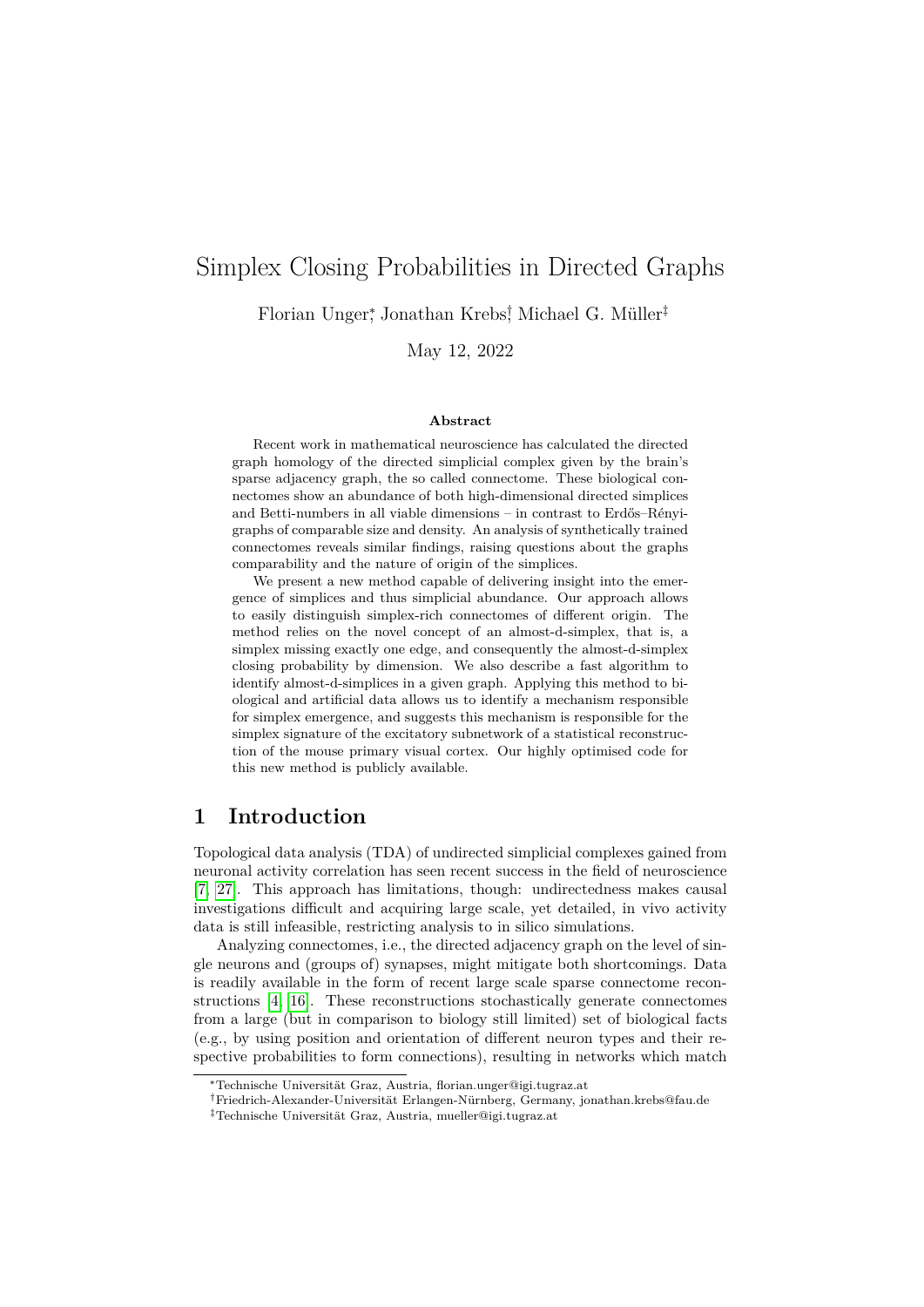these statistics. Even more excitingly, there has been rapid progress in the field of dense reconstructions [\[17,](#page-24-1) [24\]](#page-25-1). Here, the connectome of small volumes of actual brain tissue is determined. Electron microscopes together with advanced data processing methods achieve a resolution allowing to uncover even synaptic vesicles, thus enabling an accurate reconstruction of networks of neurons and synapses. This allows analyzing biological ground truth data, assuming accompanying development of appropriate methods and algorithms.

**An Abundance of Simplices in Connectomes** Thinking about graphs through the lens of TDA, one immediate problem arises: in contrast to simplicial complexes gained by activity correlation, connectomic graphs themselves have a rather trivial homology. Thus the approach commonly used is to first construct the so called flag complex, i.e., greedily searching for all (ordered) cliques in the graph and their relation to each other, forming a special case of a simplicial complex. Once the flag complex has been generated, the full toolset of TDA is available, e.g., one can calculate the Betti-numbers in different dimensions to get an idea about the topology of the whole structure [\[14,](#page-24-2) [22\]](#page-24-3), or perform  $\mathcal{Q}$ -analysis to look for connected pathways [\[23\]](#page-25-2). The flag complex also enables our new method introduced here, the simplex completion probability.

The approach considering directed flag complexes of connectomes has been pioneered in [\[22\]](#page-24-3). There, two main sources of data were investigated: the dense reconstruction of the neuronal network of the roundworm Caenorhabditis Elegans (C.Elegans) [\[5,](#page-23-2) [28\]](#page-25-3) as well as the Blue Brain Project's (BBP) sparse statistical reconstructions of the somatosensory cortex of a rat [\[16,](#page-24-0) [21\]](#page-24-4). In this context, the neurons form vertices and the chemical, directed synapses between two different neurons form edges (more precisely, the usually present multiple synapses from one neuron to another are grouped into a single edge), forming a simple directed graph.

One of the main findings during the investigation of C.Elegans and BBP was an abundance of simplices: there were billions of acyclic, fully connected (i.e., at least one edge between two vertices) subgraphs, way more than in a comparable Erdős–Rényi graph (ER-graph) of equal size and comparable edge density [\[22\]](#page-24-3).

Inspired by these findings, we investigated connectomes of various forms of networks, such as the Allen Institute's sparse statistical reconstruction of a mouse primary visual cortex [\[4\]](#page-23-1) and spiking neural networks trained with rewiring [\[1\]](#page-23-3) and a supervised or unsupervised learning algorithm. All of them similarly showed *far* more simplices than a comparable ER-graph, despite their considerable differences in the nature of origin. Throughout this paper, we will informally refer to this phenomenon as the connectome being simplicially enriched.

**Investigating Simplicial Enrichedness** These findings of strong simplicial enrichedness are intriguing by themselves: they suggest the presence of a strong nonrandom element in the emergence of these graphs. Furthermore, a lack of simplices would render topological analysis of the flag complex rather pointless while simultaneously, a rich presence of high-dimensional simplices motivates a thorough topological analysis. This is enough to ponder about the origin of these simplices, raising the following questions:

1. Can we quantify the idea of simplicial abundance better? Can we refine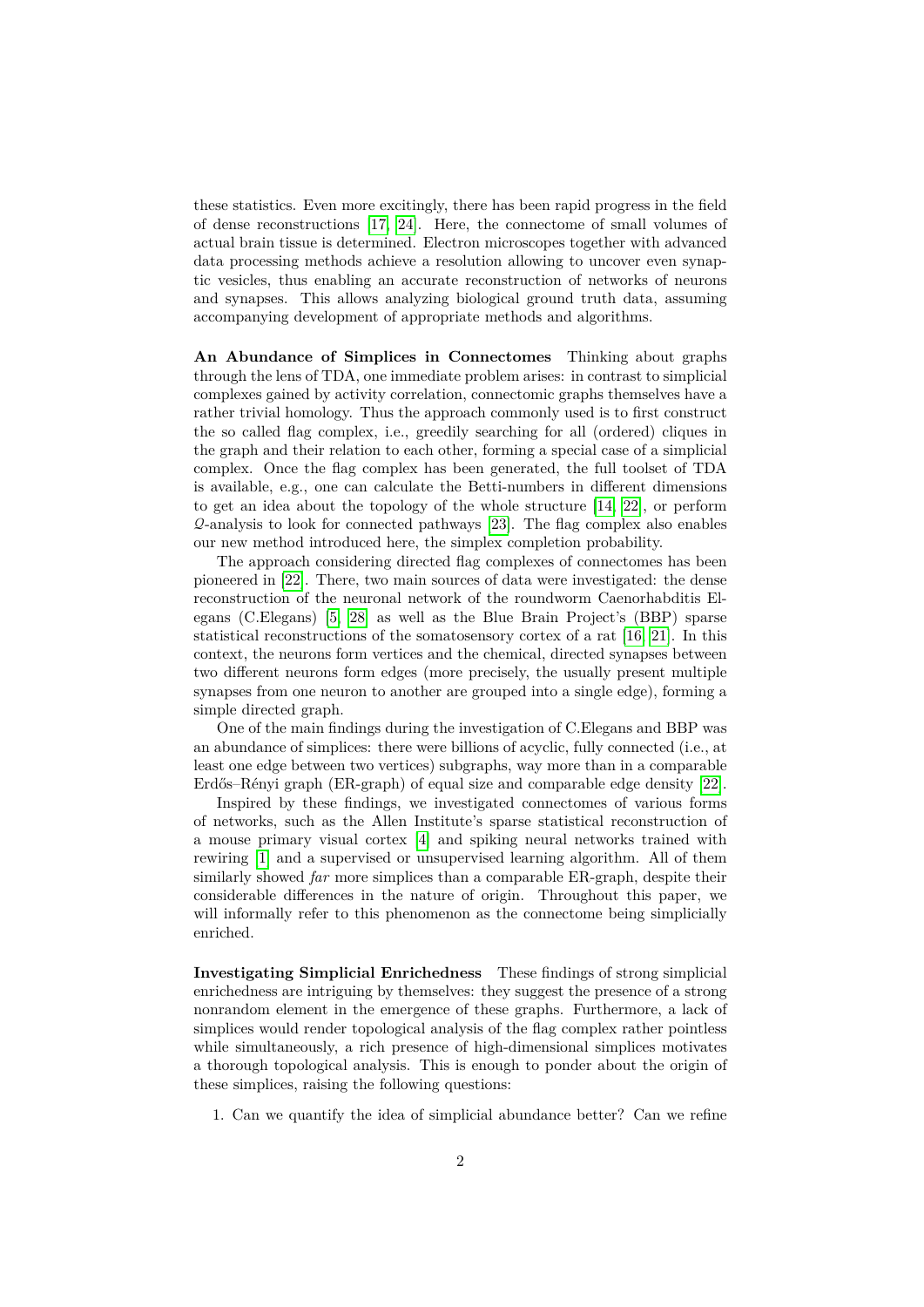the qualitative statement "This graph gives rise to more simplices than a comparable ER-graph" to a quantitative statement for better comparability between simplicially enriched graphs?

- 2. Can we find an explanation for these high numbers of simplices and quantify the contribution of known principles to simplicial emergence?
- 3. Can we then efficiently sample new random graphs exhibiting a comparable statistical signature?

In this paper we describe a mathematical and algorithmic framework allowing to tackle these questions. The key idea is the introduction of the so called almost-d-simplex, that is, a subgraph with all the structure present to have a d-simplex, just short of one edge.

#### **Why almost--simplices in particular?**

The particular motif of an almost- $d$ -simplex has the following advantages:

- Almost- $d$ -simplices and  $d$ -simplices are closely related: A  $d$ -simplex is (by construction) just an almost- $d$ -simplex together with the missing edge. Due to the combinatoric nature of simplices however an almost- $d$ -simplex is not much more than two  $(d-1)$ -simplices which share a boundary.
- We can measure the ratio of closed or completed almost- $d$ -simplices (those almost-d-simplices where the missing edge is actually part of the overall graph) versus all almost-d-simplices. This measure  $p_d \in [0, 1]$  is calculated for every simplex dimension  $d \in \{1, ..., D\}$ , resulting in a vector  $p \in$  $[0, 1]^D$ . As  $p_1$  is nothing more than the well-known edge density of a graph, this could be interpreted as the simplicial generalization of the edge density.
- The combinatorial nature of almost- $d$ -simplices allows us (under assumptions) to split contributions to simplex closure by dimension: as Fig-ure [1](#page-3-0) illustrates, closing a high-dimensional almost- $d$ -simplex simultaneously implies closing lower-dimensional almost- $d'$ -simplices (for all  $d' \in$  $\{1, \ldots, d-1\}$ . In reverse, from a stochastic perspective, higher-dimensional simplex closure can be partially explained by lower dimensional ones. The so called  $\hat{p}_d$  formalizes this idea by associating a simplex closure contribution to each dimension  $d$ , based on the heuristically motivated assumption that "simplex closing is more likely to be caused by low-dimensional rules than high-dimensional ones". This results in ER-graphs having  $\hat{p}_d \simeq 0$  for all  $d > 1$ , making them easily distinguishable from this perspective. Furthermore, mechanisms that could lead to increased 2-simplex emergence like a combination of Hebbian learning and synaptic rewiring can now be quantified as well.
- Almost- $d$ -simplices can be enumerated asymptotically optimal, i.e. linear in the number of almost- $d$ -simplices. This leads to quick algorithms in practise.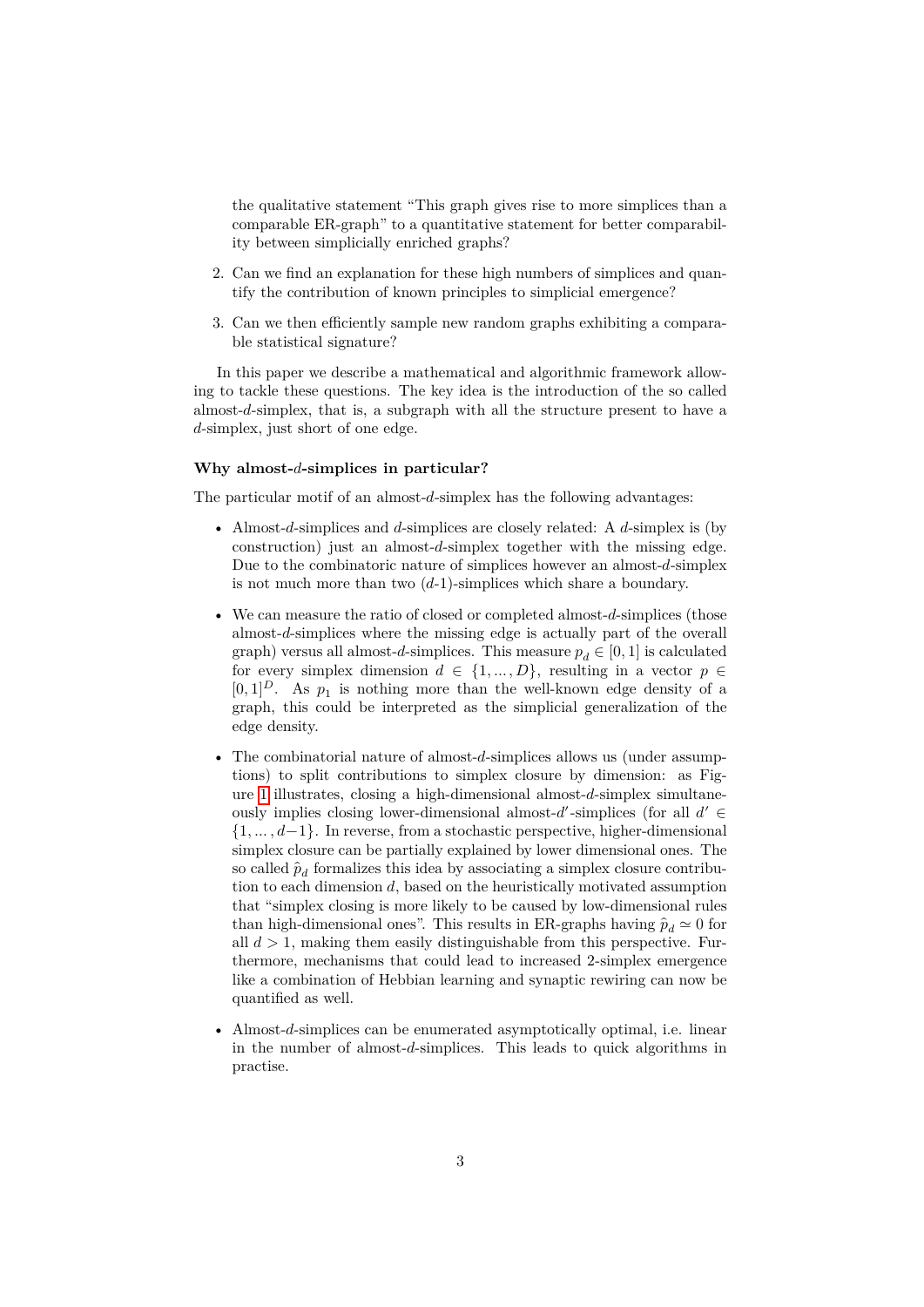

<span id="page-3-0"></span>Figure 1: An Almost-4-simplex and the Combinatorics of Closing it. The almost-4-simplex  $(0, 1, 2, 3, 4)$  would be closed by the red, dashed edge. Simultaneously, this edge would close one 1-simplex  $((3, 4))$ , three 2-simplices  $((i, 3, 4))$ for  $i \in \{0, 1, 2\}$  and three 3-simplices  $((0, 1, 3, 4), (0, 2, 3, 4)$  and  $(1, 2, 3, 4)$ .

**Overview over this Paper** First we define the graphs, simplices and flag complexes before defining the theory of almost- $d$ -simplices as well as their interaction with full  $d$ -simplices. This allows to define the dimension-wise simplex completion probability  $p$ . We then describe the combinatorial relation between simplex closings in different dimensions and describe how to measure the contribution *by dimension* with  $\hat{p}_d$ . Section [2](#page-3-1) is devoted to the development of this theory.

Calculating  $p$  and  $\hat{p}$  for a given graph efficiently requires some algorithmic thought. Thus, in Section [3,](#page-10-0) we develop a time-optimal algorithm for finding all almost- $d$ -simplices in a simplicial complex and describe our flagser  $[14]$ based  $C++$  implementation nads. Note that the availability of python bindings (installable via pip install pynads) allows convenient application of our analysis method to other datasets and problems.

In Section [4](#page-15-0) we briefly present results for the first two questions, demonstrating the ability of this approach to quantify simplicial enrichedness. We then sketch a potential reason for 2-dimensional simplex closure: common presynaptic neurons increase the connection probability between two neurons due to Hebbian learning. This well known learning rule, together with synaptic rewiring, provides a partial explain for simplex emergence, as a computational experiment demonstrates. Nonetheless explains this mechanism simplicial enrichedness only for certain networks, leaving the main driving force still unclear for others.

In the final section we discuss the benefits and caveats of our approach, sketch potential open questions and research directions, and compare it to other approaches of network analysis.

# <span id="page-3-1"></span>**2 Almost--simplices and their Closing Probabilities**

## **2.1 Graphs, Simplices and Flag-Complexes**

We follow [\[22\]](#page-24-3), [\[23\]](#page-25-2) for the fundamental, preexisting definitions.

**Definition 1** (Simple Directed Graphs)**.** A simple directed graph is a pair  $\mathcal{G} = (V, E)$  of a finite set of vertices V and a relation  $E \subseteq (V \times V) \backslash \Delta_V$ , where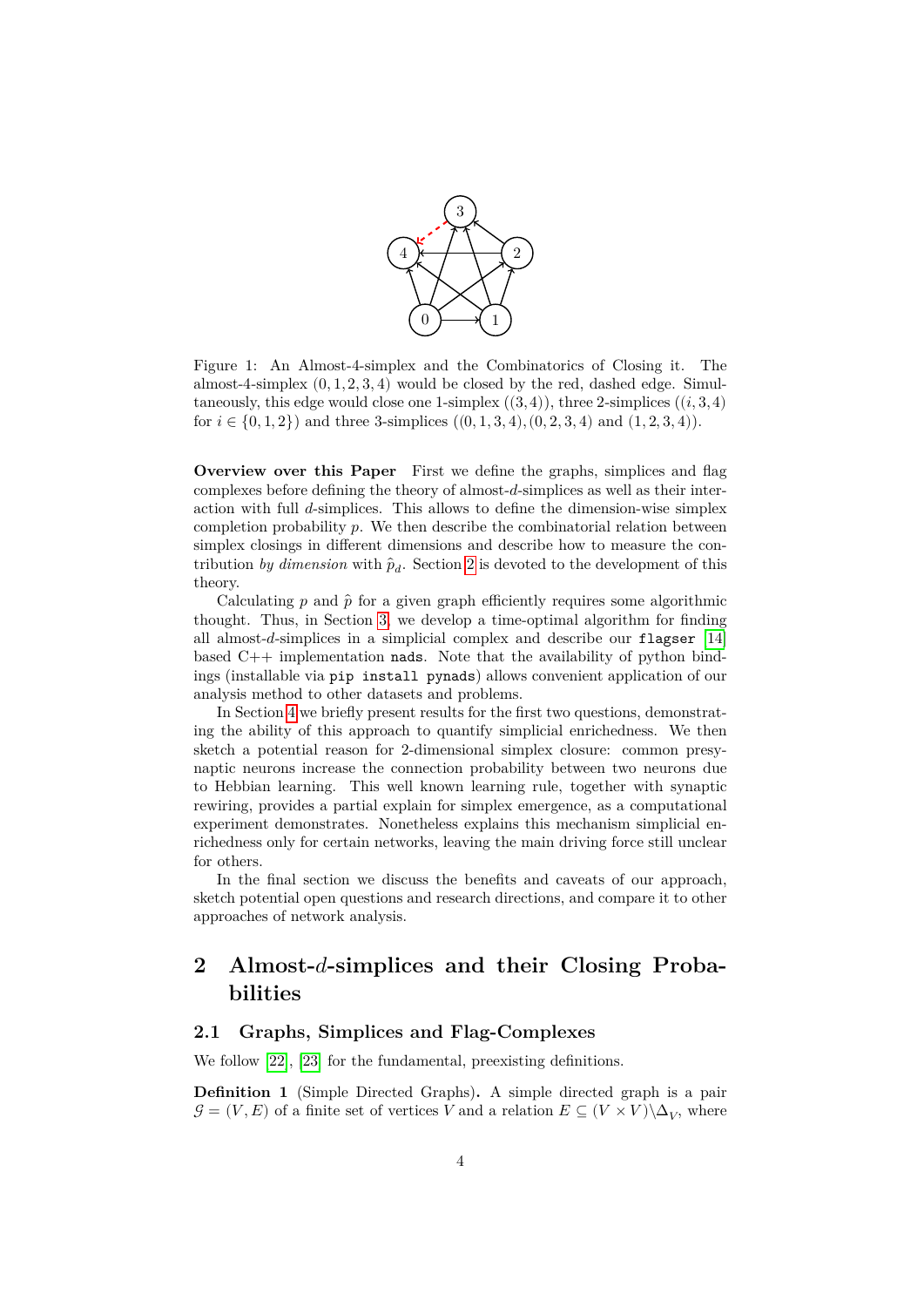$\Delta_V = \{(v, v) | v \in V\}.$ 

The relation  $E$  is the set of directed edges between vertices. The edges are unique ordered pairs  $(v, v')$  where we allow reciprocal edges  $(v, v')$  and  $(v', v)$ to occur simultaneously. However, by excluding  $\Delta_V$  from E, we exclude selfloops from v to itself. We will write  $v \in \mathcal{G}$  or  $(v, v') \in \mathcal{G}$  to denote that  $v \in V$ respectively  $(v, v') \in E$ .

As this work concentrates solely on the case of simple directed graphs, we will refer to them simply as graphs.

**Definition 2** (Abstract Directed Simplicial Complex)**.** An abstract directed simplicial complex (or abstract ordered simplicial complex) over a vertex set  $V$ is a collection S of non-empty, finite, totally ordered subsets  $\sigma \subseteq V$ , which is closed under taking non-empty subsets: If  $\sigma \in S$  and  $\tau$  is a nonempy, orderpreserving subset of  $\sigma$ , then  $\tau \in S$ . Elements of S of cardinality  $d+1$  are called abstract simplices of dimension  $d$  (or abstract  $d$ -simplex) and the subset of d-dimensional abstract simplices is called  $S_d$ . Furthermore the non-empty subsets of abstract simplices are called faces. We write  $\text{Ver}(\sigma)$  to refer to all 0-dimensional faces (the vertices) of  $\sigma$  and  $Edg(\sigma)$  to refer to all 1-dimensional faces (the edges).

An abstract *d*-simplex will usually be described by  $(d+1)$ -tuples  $\sigma = (v_0, \dots, v_d)$ , where  $v_0, \ldots, v_d \in V$ . The vertex  $v_0$  is called the source and  $v_d$  the sink of  $\sigma$ . With  $D$  being the maximal abstract simplex dimension of an abstract directed simplicial complex, S is often given as  $S = (S_0, \dots, S_D)$ .

Note that the total order on an abstract simplex is local to that abstract simplex. There is no requirement of a total order on  $V$ . Furthermore, it is possible to have two different abstract simplices  $\sigma \neq \sigma'$  with  $\text{Ver}(\sigma) = \text{Ver}(\sigma')$ . In this case, the only difference would be in the orders associated to  $\sigma$  and  $\sigma'$ . See Example [1](#page-5-0) for an example of this in the context of directed graphs.

<span id="page-4-0"></span>**Definition 3** (Boundaries and Coboundaries). Faces of an abstract  $d$ -simplex  $\sigma$  which are of dimension d-1 are called boundaries of  $\sigma$ . We have the associated  $d+1$  boundary maps  $\partial_i : S_d \to S_{d-1}$  for  $i \in \{0, ..., d\}$  by omitting the *i*th vertex:

$$
\partial_i(v_0,\ldots,v_d)=(v_0,\ldots,v_{i-1},v_{i+1},\ldots,v_d).
$$

The dual definition would be a coboundary: the coboundaries of a simplex  $\tau \in S_{d-1}$  are all those d-simplices which have  $\tau$  as a boundary:  $\text{coB}(\tau) = \{ \sigma \in S_{d-1} \}$  $S_d \, | \, \exists i \in \{0, \ldots, d\} \text{ such that } \partial_i(\sigma) = \tau \}.$ 

Note that a coboundary can be specified by a tuple  $(i, v)$ , describing the position and value of the omitted vertex. However, not every tuple  $(i, v) \in$  $\{0, \ldots, d\} \times V$  is necessarily a coboundary.

To stress the relation of coboundaries to boundaries we introduce the former already here, despite coboundaries not being used till Section [3.](#page-10-0)

**Definition 4** (Simplices in Directed Graphs). Let  $\mathcal{G}$  be a directed simple graph. A d-simplex of  $\mathcal G$  is a nonempty subgraph of  $\mathcal G$  consisting of  $d+1$  vertices together with a total order  $\leq$  represented through the edges via  $v \leq v'$  iff  $(v, v') \in E$ .

A d-simplex of  $\mathcal G$  is usually given as  $\sigma = (v_0, \dots, v_d)$  indicating that  $(v_i, v_j) \in$ E for all  $i, j \in \{0, ..., d\}$  with  $i < j$ . An alternative definition of a d-simplex in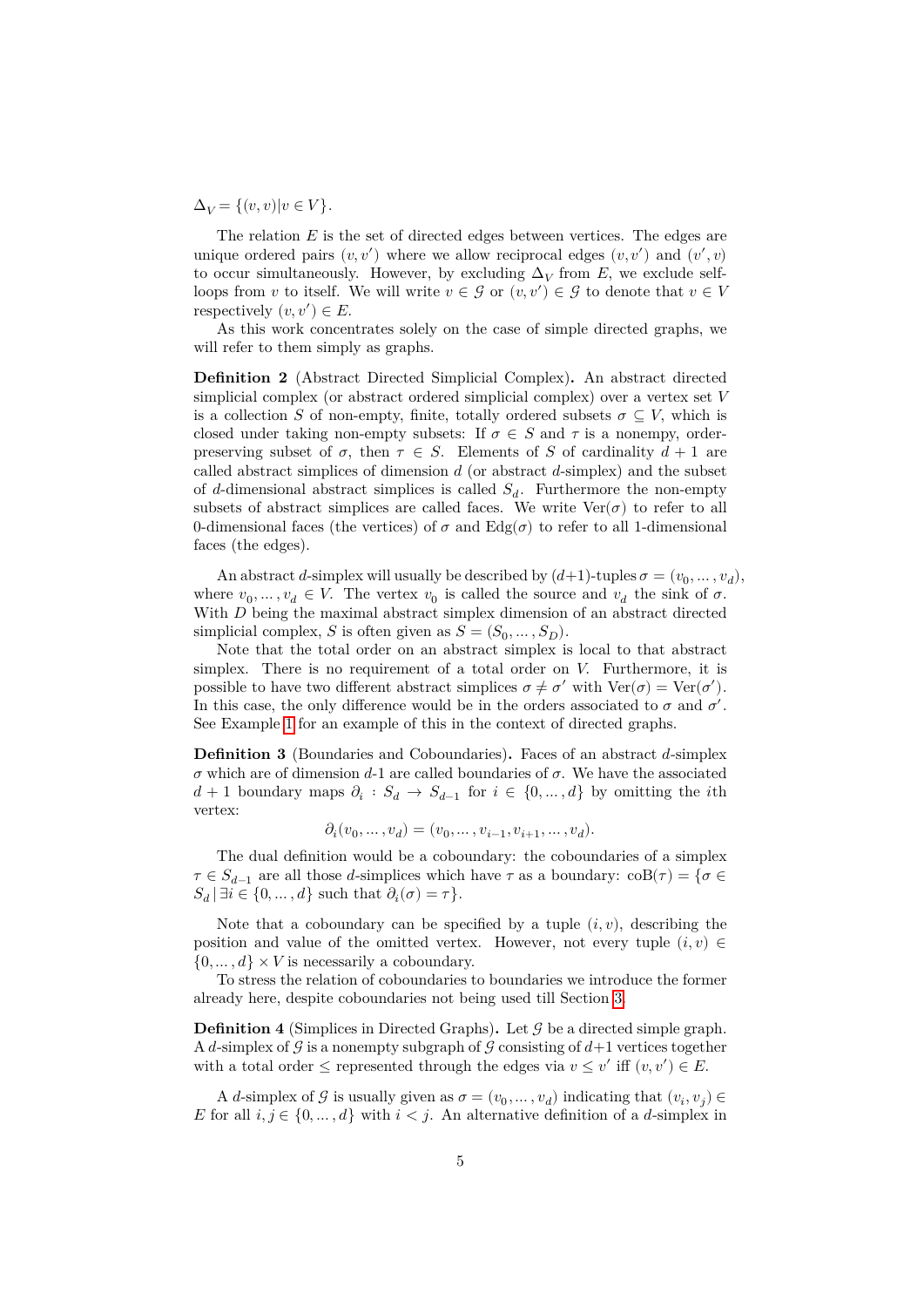a directed graph would be as a subgraph which is both a  $(d+1)$ -clique and a directed acyclic graph.

We now have two definitions of simplices: abstract simplices in the context of abstract directed simplicial complexes and simplices of directed graphs in the context of directed graphs. However, with  $\sigma = (v_0, \dots, v_d)$  being a simplex in a directed graph  $\mathcal{G}$ , all induced subgraphs of  $\sigma$  created by taking a nonempty subset of nodes and all remaining edges are again simplices in  $\mathcal G$ . That makes the collection of simplices in a directed graph an abstract direct simplicial complex.

A directed flag complex is where both definitions of simplices align, thus we refer to them simply as simplices for the rest of the paper:

**Definition 5** (Directed Flag Complex). Let  $\mathcal{G} = (V, E)$  be a simple directed graph. The directed flag complex  $\mathcal{F}l(\mathcal{G})$  is an abstract directed simplicial complex over the vertex set V whose d-simplices are d-simplices in  $\mathcal{G}$ .

<span id="page-5-0"></span>**Example 1.** We investigate the flag complex over the graph  $\mathcal{G} = (V, E)$  with  $V = \{0, 1, 2, 3, 4, 5\}$  and  $E = \{(0, 1), (0, 2), (1, 2), (1, 3), (3, 2), (3, 4), (3, 5), (4, 1)\}$ (see Figure below, left).  $\mathcal{F}l(\mathcal{G}) = S_0 \cup S_1 \cup S_2$  where  $S_0 = V$  and  $S_1 = E$ . The graph exhibits furthermore the two 2-simplices  $(0, 1, 2)$  and  $(1, 3, 2)$  which make up  $S_2$ . Note that while the vertices  $\{1,3,4\}$  form a clique, the condition of being ordered is violated, as they are cyclic.



On the right we have another graph, exhibiting two 2-simplices over the same vertex set:  $(0, 1, 2), (0, 2, 1)$ .

Assuming that every edge on the right hand side goes in both directions, there would be  $6 = 3!$  simplices, exactly the number of potential total orders on or permutations of 3 elements. They might not even share a single edge with each other, see e.g.  $(0, 1, 2)$  and  $(2, 1, 0)$ .

This demonstrates how in the directed case of flag complexes, double edges may result in many more simplices over the same number of vertices than the corresponding definitions in the undirected case (or the special case where bidirectional edges are forbidden).

**Remark 1.** Flag complexes are simplicial complexes, but the reverse is not necessarily true. Even if a simplicial complex was defined over a graph with  $S_0 = V$  and  $S_1 = E$ , it does not have to contain every simplex which is a simplex in the graph. In a way, flag complexes can also be understood as the maximal simplicial complex over a given  $S_0$  and  $S_1$ .

## **2.2 Almost--Simplices**

In Section [1](#page-0-0) we informally introduced almost- $d$ -simplices as simplices missing just a single edge. In case of undirected simplices an almost-d-simplex would then just be a pair of  $(d-1)$ -simplices with a common  $(d-2)$ -face. In the directed case two complications arise: first, the missing edge direction must be specified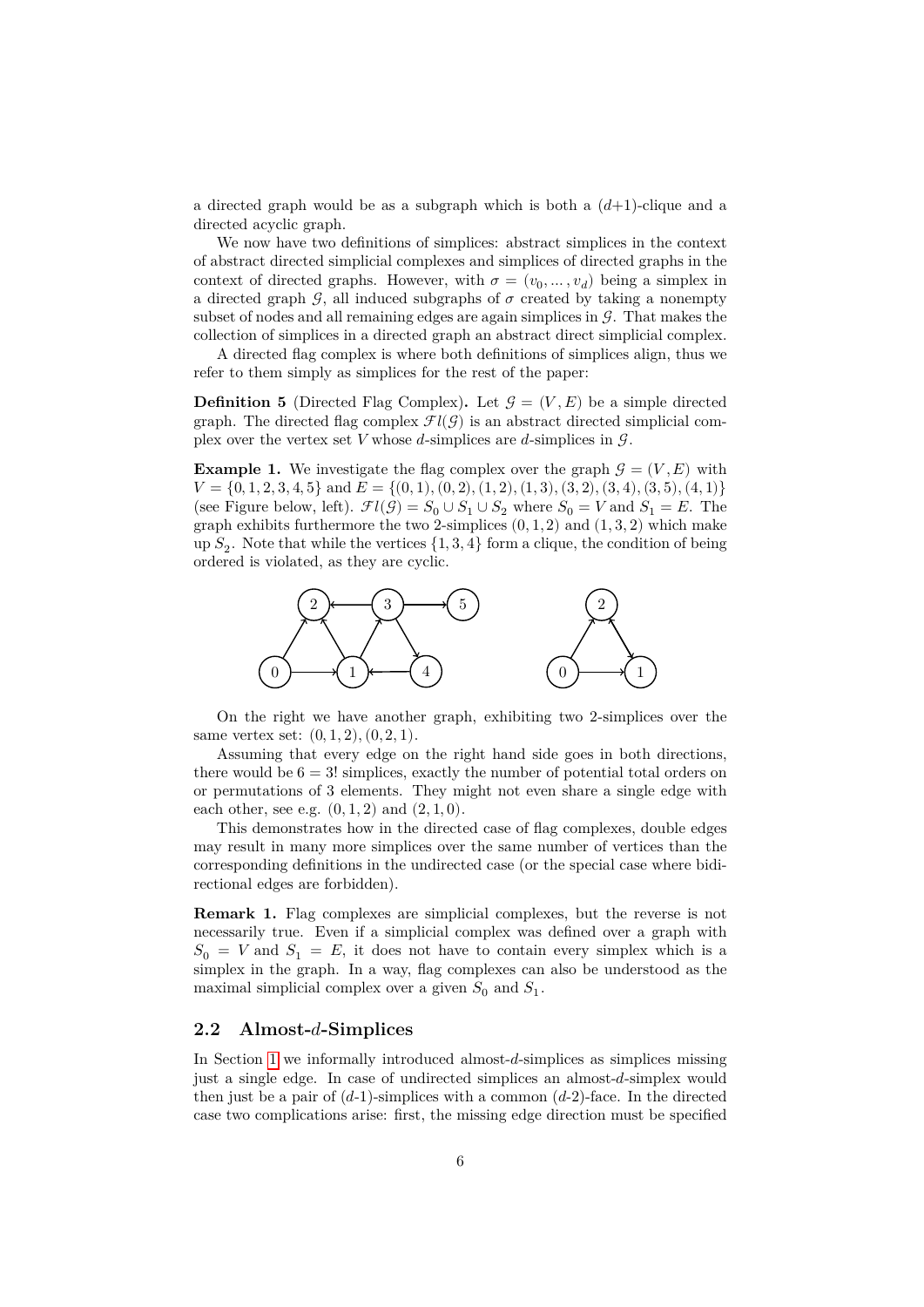as occasionally both are possible. Furthermore, two different simplices over the same set of vertices are now possible (see Example [1\)](#page-5-0), leading to problems as well. Thus we arrive at the following, novel definition:

<span id="page-6-0"></span>**Definition 6.** An almost-d-simplex is a subgraph of a directed simple graph. For  $d \in \{2, 3, \dots\}$  it is described by a tuple  $(\{\sigma, \sigma'\}, e)$  where  $\sigma = (v_0, \dots, v_{d-1})$ and  $\sigma' = (v'_0, \dots, v'_{d-1})$  are  $(d-1)$ -simplices and  $e$  is a tuple of vertices (which may, but does not have to be an edge in the original graph!) such that:

- 1. There exist  $i, i' \in \{0, ..., d-1\}$  such that  $\partial_i(\sigma) = \partial_{i'}(\sigma')$ , i.e.  $\sigma$  and  $\sigma'$ share a common boundary (in this case, a  $(d-2)$ -face).
- 2.  $v_i \neq v'_{i'}$ , i.e.  $\sigma$  and  $\sigma'$  differ in (exactly) one vertex.
- 3. *e* is either  $(v_i, v'_{i'})$  or  $(v'_{i'}, v_i)$ , where the first is only allowed if  $i \leq i'$  and the second only if  $i' \leq i$ .

We extend the definition to  $d = 1$  as  $({v, v'}, (v, v'))$  for  $v, v' \in V$  with  $v \neq v'$ .

The extension to  $d = 1$  is reasonable as we understand almost-d-simplices as a  $d$ -simplex missing exactly one edge.

A more general definition understanding almost- $d$ -simplices not as subgraphs, but objects defined with the means of an abstract directed simplicial complex is certainly feasible. We stick to the more restricted case of graphs and flag complexes as it appropriate for the remaining paper (See Remark [4\)](#page-8-0).

**Example 2.** Here we observe several almost-3-simplices: To the left we have



 $({(0,1,2), (1,2,3)}, (0,3))$ . With  $i = 0$  and  $i' = 2$ , the common face is the 1-simplex  $(1, 2)$  which is marked blue and thick. The unique "missing" edge in order to form a 3-simplex is red and dashed. Note that its reverse (3, 0) would introduce a cycle 0-1-3-0 into the graph, the reason why it is forbidden. On the right we actually have two almost-3-simplices over the same set of 2-simplices: as  $\sigma = (0, 1, 2)$  and  $\sigma' = (0, 1, 3)$  over the common face  $(0, 1)$  implies  $i = i' = 2$ , both the edges  $(2,3)$  and its reverse  $(3,2)$  are valid.

<span id="page-6-1"></span>**Remark 2.** Let us once again have a look at the two simplices  $\sigma = (0, 1, 2)$ and  $\sigma' = (0, 2, 1)$  $\sigma' = (0, 2, 1)$  $\sigma' = (0, 2, 1)$  sketched in Example 1 and check if they form an almost-3simplex  $(\sigma, \sigma', e)$ : With  $i = 1$  and  $i' = 2$  the boundary maps lead to the shared 1-face  $\partial_i(\sigma) = (0, 2) = \partial_{i'}(\sigma')$ . But v and v' would both be 1, leading to a self-loop  $e = (1, 1)$  if not explicitly forbidden by condition ii). Furthermore we simply lack an additional vertex to have proper 3-simplex if  $e$  was included.

By design, adding the edge  $e$  (which may or may not have been part of the graph already) to an almost- $d$ -simplex completes this almost- $d$ -simplex to a full  $d$ -simplex: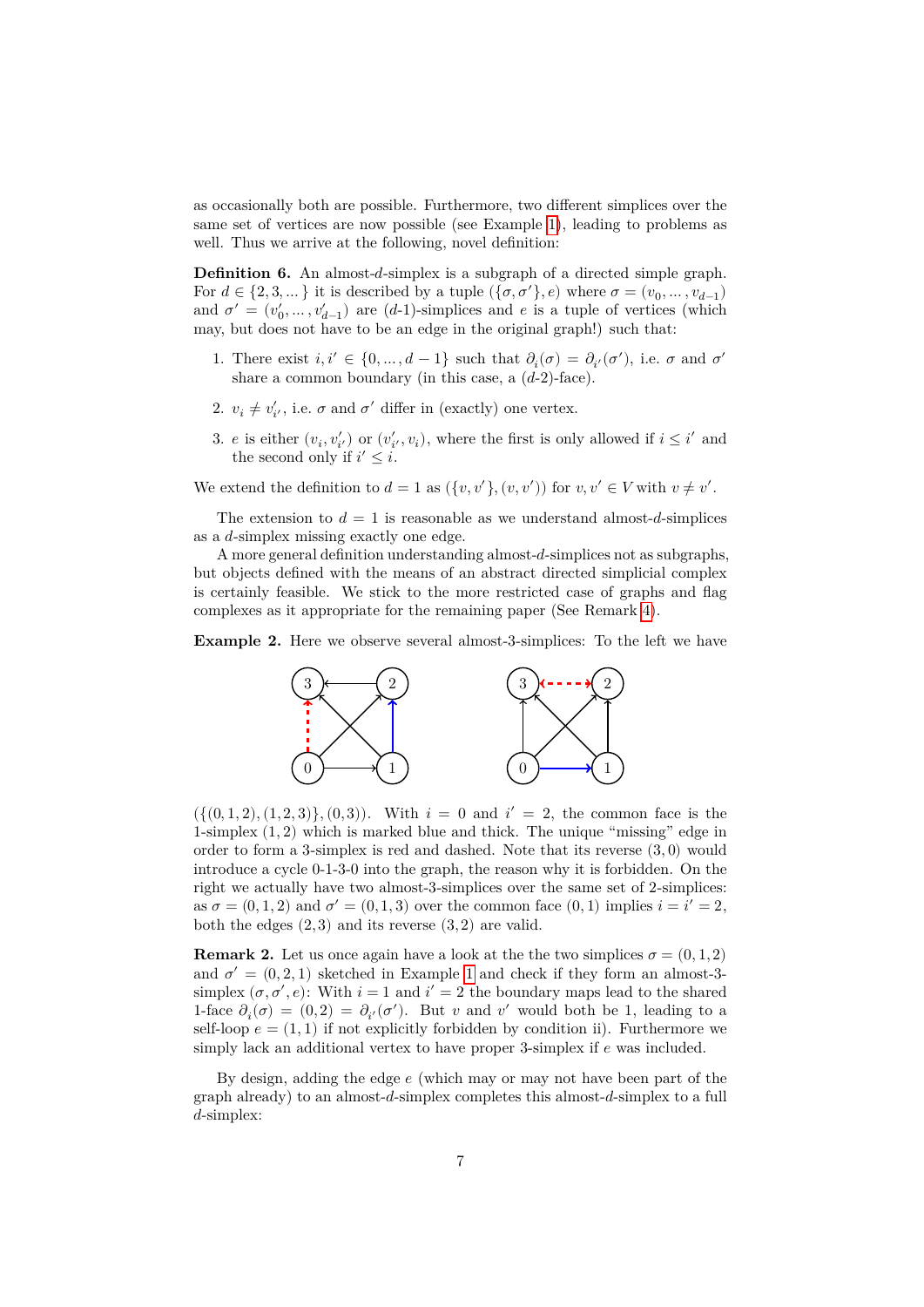<span id="page-7-0"></span>**Lemma 1.** Let  $({\lbrace \sigma, \sigma' \rbrace}, e)$  be an almost-*d*-simplex in a graph. Then the flag *complex over the graph*  $\mathcal{G} = (V, E)$  *with*  $V = \text{Ver}(\sigma) \cup \text{Ver}(\sigma')$  *and*  $E = \text{Edg}(\sigma) \cup$  $Edg(\sigma') \cup \{e\}$  *contains exactly one d-simplex*  $\overline{\sigma}$ *.* 

*Proof.* Let the vertices be named as in above definition and let w.l.o.g.  $i \leq i'$ . Consider

$$
\overline{\sigma} = (\overline{v}_0, \ldots, \overline{v}_d) \text{ where } \overline{v}_j = \begin{cases} v_j \text{ for } 0 \leq j < i', \\ v'_{i'} \text{ for } j = i', \\ v_{j-1} \text{ for } i' < j \leq d. \end{cases}
$$

We claim that  $\overline{\sigma}$  is a d-simplex and thus need to check for the existence of edges  $\overline{v}_k$  to  $\overline{v}_l$  whenever  $k < l$ . For  $k, l \in \{0, ..., d\} \setminus \{i'\}$  these are supplied by  $\sigma$ , as are the edges in case  $k, l \in \{0, ..., d\} \setminus \{i\}$  supplied by  $\sigma'$ . The missing edge  $(\overline{v}_i, \overline{v}_{i'})$  is exactly e. We check uniqueness by showing that there are no more than  $\binom{d+1}{2} = \frac{d^2+d}{2}$  edges in  $\mathcal{G}$ . Adding the edges of  $\sigma$  and  $\sigma'$ , subtracting the shared edges (which form a  $(d-2)$ -simplex) and adding the single edge  $e$  we get:

$$
2\frac{(d-1)^2 + (d-1)}{2} - \frac{(d-2)^2 + (d-2)}{2} + 1
$$
  
= 
$$
\frac{(2d^2 - 2d) - (d^2 - 3d + 2) + 2}{2}
$$
  
= 
$$
\frac{d^2 + d}{2}.
$$

**Definition 7** (Closing or Completing). Let  $({\lbrace \sigma, \sigma' \rbrace}, e)$  be an almost-d-simplex in a graph  $\mathcal{G} = (V, E)$ . If the "missing" edge e exists (i.e.  $e \in E$ ), the almost-dsimplex  $({\{\sigma, \sigma'\}, e})$  is completed or closed by  $e$  to the d-simplex  $\overline{\sigma}$  as given by Lemma [1.](#page-7-0)

Note that this interpretation relies on the greedy flag complex construction, see Remark [4.](#page-8-0)

The correspondence of almost- $d$ -simplices and  $d$ -simplices is not one-to-one though: One full  $d$ -simplex contains as many almost- $d$ -simplices completing to this particular simplex as it has edges:

<span id="page-7-1"></span>**Lemma 2.** *A d*-simplex  $\overline{\sigma}$  contains exactly  $\binom{d+1}{2}$  almost-d-simplices which com*plete to*  $\overline{\sigma}$ *.* 

*Proof.* Let  $\overline{\sigma} = (\overline{v}_0, \dots, \overline{v}_d)$  and let  $0 \leq k < l \leq d$  and thus  $e = (\overline{v}_k, \overline{v}_l)$  be one of the  $\binom{d+1}{2}$  edges of  $\overline{\sigma}$ .

We define  $\sigma = \partial_l(\overline{\sigma}) = (v_0, \dots, v_{d-1})$  and analogously  $\sigma' = \partial_k(\overline{\sigma}) = (v'_0, \dots, v'_{d-1}),$ where

$$
v_i = \begin{cases} \overline{v}_i \text{ for } i < l \\ \overline{v}_{i+1} \text{ else} \end{cases} \quad \text{and } v'_i = \begin{cases} \overline{v}_i \text{ for } i < k \\ \overline{v}_{i+1} \text{ else} \end{cases}
$$

It remains to show that with  $i = k$  and  $i' = l - 1$  the tuple  $(\{\sigma, \sigma'\}, (\overline{v}_k, \overline{v}_l))$ is an almost- $d$ -simplex:

1.  $\partial_i(\sigma) = \partial_i \circ \partial_{i'}(\overline{\sigma}) = \partial_{i'} \circ \partial_i(\overline{\sigma}) = \partial_{i'}(\sigma')$ , thus  $\sigma$  and  $\sigma'$  share a common boundary.

 $\Box$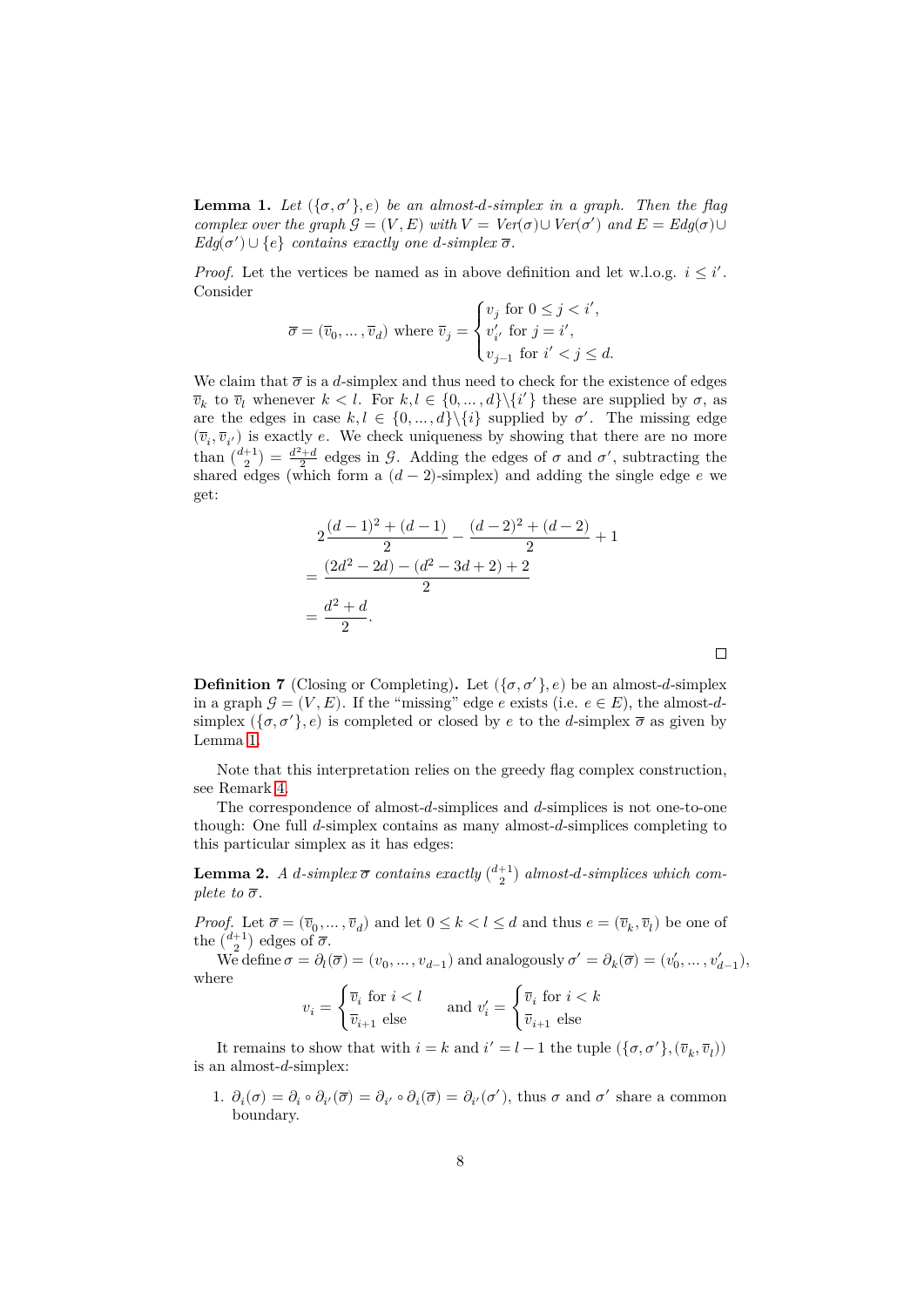- 2. By construction  $v_i = \overline{v}_i = \overline{v}_k$  and  $v'_{i'} = \overline{v}_{i'+1} = \overline{v}_l$ . As both are part of the original simplex  $\overline{v}$  and  $k \neq l$  they must be different.
- 3. By construction  $i \leq i'$ , thus  $e = (v_i, v'_{i'})$  is permitted.

This construction results in a different almost-d-simplex per edge and thus  $\binom{d+1}{2} = \frac{d^2+d}{2}$  almost-d-simplices per d-simplex. Furthermore, possible values of  $\sigma$ ,  $\sigma'$  are completely determined by  $e$ : vertex-wise, the shared simplex  $\sigma$  of  $\sigma$ ,  $\sigma'$ can only be  $\text{Ver}(\overline{\sigma})\setminus{\{\overline{v}_k,\overline{v}_l\}}$  and thus the vertex sets of  $\sigma$  and  $\sigma'$  are given. Due to a lack of additional edges, the vertex order must be inherited from  $\bar{\sigma}$  and is thus unique. Therefore more almost- $d$ -simplices than edges are impossible.  $\square$ 

## **2.3 The Simplex Completion Probability**

An important parameter describing random graphs is the edge density  $p_e$  =  $\frac{|E|}{|V|^2-|V|}$ . We extend this definition from the simplicial viewpoint to higher dimensions by asking: if we have a graph whose flag complex contains almost-dsimplices, what is the chance that the potentially missing edge specified by an almost- $d$ -simplex is already part of the graph? Alternatively, what is the change that a random almost- $d$ -simplex in the graph is completed? For a concrete graph we can measure it by taking the weighted fraction of completed almost- $d$ -simplices with respect to all almost- $d$ -simplices.

The last two lemmata justify the combinatoric factor in the following definition:

<span id="page-8-1"></span>**Definition 8.** Let  $\mathcal{G}$  be a simple directed graph and  $S = \mathcal{F}l(\mathcal{G})$  be its directed flag complex. *D* denotes the maximum simplex dimension, i.e.  $D :=$  $\max\{n | S_n \neq \emptyset\}.$  We define the dimension dependent almost-d-simplex completion probability for  $d \in \{1, ..., D\}$  by

$$
p_d(\mathcal{G}) := \frac{\binom{d+1}{2}|S_d|}{|\{x \mid x \text{ is an almost-d-simplex in } S\}|}.
$$

The maximum  $p_d(\mathcal{G}) = 1$  can be achieved by  $\mathcal G$  consisting solely of a ddimensional undirected simplex, i.e. vertices  $(v_0, \ldots, v_d)$  and edges  $(v_i, v_j)$  whenever  $i \neq j$ . Conversely, the minimum value  $p_d(\mathcal{G}) = 0$  can be achieved with  $\mathcal{G}$ consisting solely of dijunct almost- $d$ -simplices.

<span id="page-8-2"></span>**Remark 3.** Note that for a given  $D \in \mathbb{N}$  and rational  $p^* \in (0,1)^D$  we may construct a graph  $\mathcal G$  with  $p(\mathcal G) = p^*$ :

Starting with dimension  $D$ , we add the desired ratio of disjoint undirected simplices and almost-d-simplices (i.e. no overlap in vertices). Note that this does not generate any almost- $(D+1)$ -simplices, as they need at least two Dsimplices which are not disjunct. We then continue one dimension lower, where there are plenty of  $(\text{almost-})(D-1)$ -simplices from the previous constructions in dimension D. Nevertheless, their weighted ratio  $p(\mathcal{G})_{D-1}$  is a rational number and thus is the difference  $p(\mathcal{G})_{D-1} - p_{D-1}^*$ . Thus we apply above construction to the difference. This does not alter  $p(\mathcal{G})_D$ . Proceed till dimension 1 for a graph with the desired properties.

<span id="page-8-0"></span>**Remark 4.** Note that while there is no formal obstruction towards defining p in above fashion on simplicial complexes (instead of flag complexes), the interpretation is not that clear anymore. Not being completed to a full  $d$ -simplex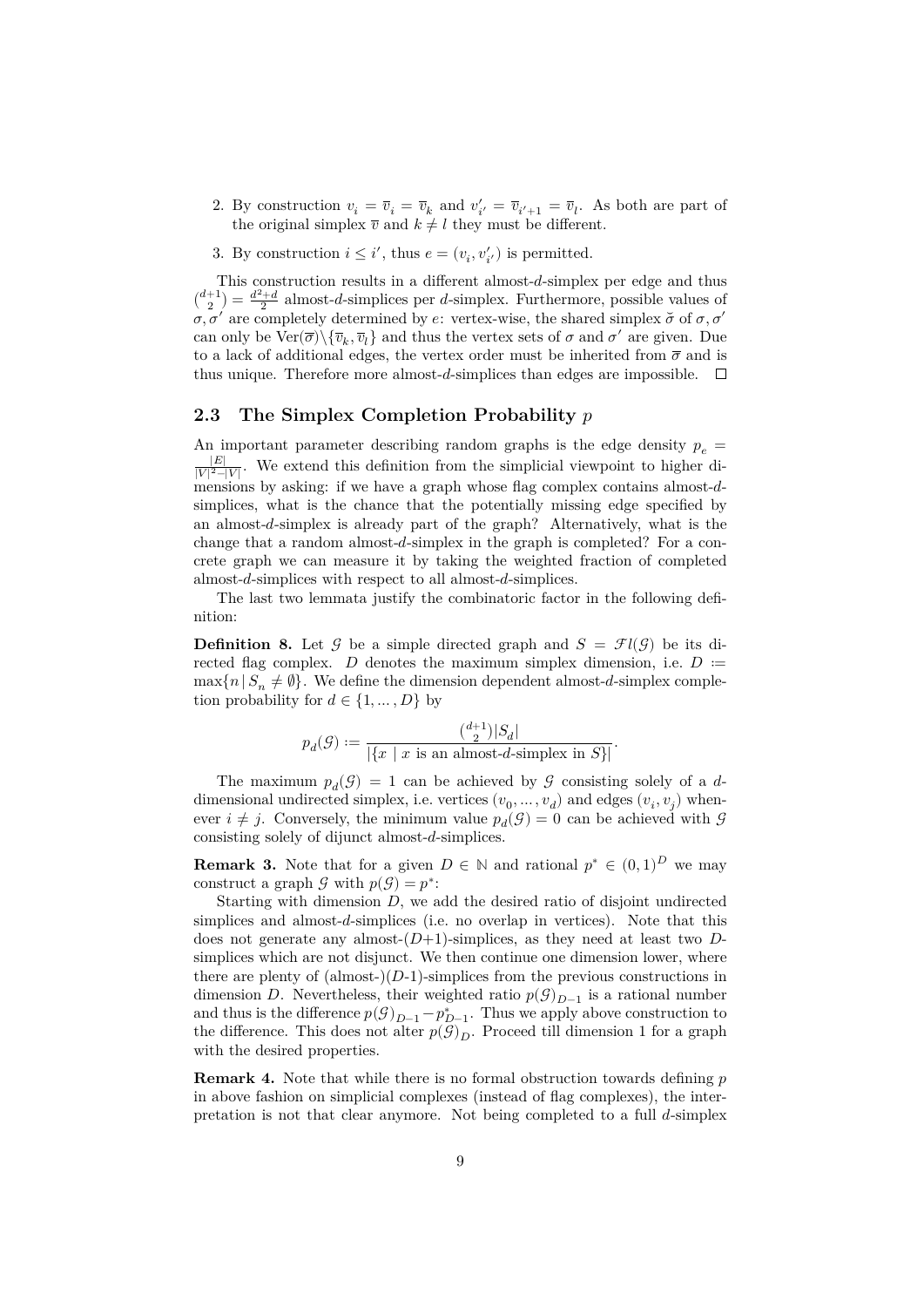could have two possible causes: either the missing edge is not part of the simplicial complex, or the simplicial complex simply does not exhibit this particular simplex, even if potential faces would be part of the complex already. The latter aspects are investigated e.g. in [\[3\]](#page-23-4).

## <span id="page-9-2"></span>**2.4 The Simplex Completion Probability Contribution** ̂

As Figure [1](#page-3-0) suggests, the closing of one almost- $d$ -simplex has combinatoric effects on lower-dimensional almost-d-simplices. This is formalized in the following lemma:

<span id="page-9-0"></span>**Lemma 3.** *For all*  $i \in \{1, ..., d\}$  *an almost-d-simplex*  $(\{\sigma, \sigma'\}, e)$  *contains*  $\binom{d-1}{i-1}$ *almost--simplices which can be completed with .*

*Proof.* Let  $e := (e_1, e_2)$ . Fixing i we first look for the vertex sets of potential shared (*i*-2)-simplices  $\breve{\sigma}_i$ . As they must be chosen from  $(\text{Ver}(\sigma) \cup \text{Ver}(\sigma'))\setminus \{e_1, e_2\}$ , we have  $\binom{d-1}{i-1}$  choices. Now for  $j \in \{1,2\}$  the order on  $\sigma_j$  with  $\text{Ver}(\sigma_j) =$ Ver $(\check{\sigma}_i) \cup \{\check{e}_j\}$  is inherited from the order of  $\sigma$  respectively  $\sigma'$  and is thus unique. Compliance with the axioms of almost-*i*-simplices for  $(\{\sigma_1, \sigma_2\}, (e_1, e_2))$  is clear by construction.

Another way of stating Lemma [3](#page-9-0) would be: "Closing an almost-d-simplex simultaneously closes, for  $1 \leq i < d$ ,  $\binom{d-1}{i-1}$  almost-*i*-simplices".

As with  $p$ , we adopt the perspective that our graph was generated by stochastic means and some underlying parameters  $p_d$  for  $d \in \{1, ..., D\}$ . To motivate  $\hat{p}$ , we go one step further: Simpler rules involving less vertices should be favoured instead of more complicated rules involving many vertices.

The simplest, 1-dimensional rule would then be  $p_e,$  the overall chance for a potential edge to exist in the graph. We would expect for a simple ER-graph to only exhibit this 1-dimensional contributor. A more complicated rule would involve three vertices (like a combination of Hebbian learning, Dale's law and synaptic rewiring, see Section [4.2.1\)](#page-19-0).

One could now ask: How much does e.g.  $p_3$ , the 3-simplex closing probability, deviate from the value expected by 1- and 2-dimensional effects? We recursively split contribution to  $p$  by the dimension responsible involving the combinatoric factors gained by Lemma [3:](#page-9-0)

**Definition 9.** We recursively define the d-dimensional simplex closing contribution  $\hat{p}_d$  for all  $d \in \{1, ..., D\}$ :

$$
\hat{p}_d = p_d - \sum_{i=1}^{d-1} \binom{d-1}{i-1} \hat{p}_i.
$$

In particular  $\hat{p}_1 = p_1 = p_e$ .

Note that  $\hat{p} = (\hat{p}_1, \dots, \hat{p}_D)$  contains no more additional information about the graph than  $p$ , it is merely another perspective given by an invertible, linear transformation.

<span id="page-9-1"></span>**Remark 5.** Consider an ER-graph generated with edge probability  $p_e$  which has an almost-d-simplex. The probability  $p_d$  that this almost-d-simplex is completed to a simplex is  $p_e$ , as all possible edges are independent.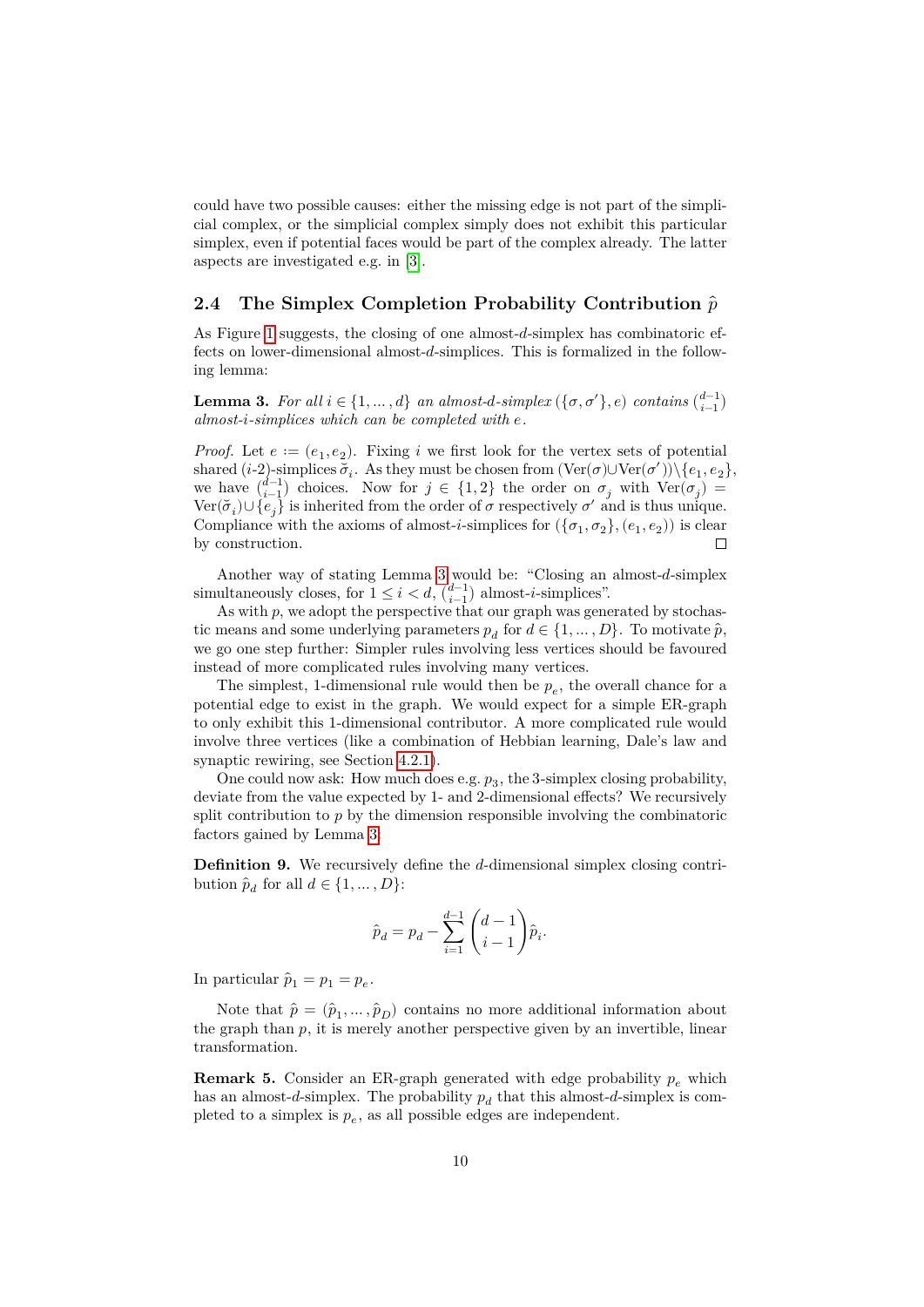So  $\hat{p}_1 = p_e$  and  $\hat{p}_d = 0$  for  $d \ge 2$  by induction:

Assume  $\hat{p}_i = 0$  for  $i \in \{2...(d-1)\}$ . In the base case  $d = 2$ , the assumption is empty and thereby true. Stepping from  $d - 1 \mapsto d$  we have:

$$
\hat{p}_d = p_d - \binom{d-1}{0} \hat{p}_1 - \sum_{i=2}^{d-1} \binom{d-1}{i-1} \hat{p}_i = p_e - p_e - 0 = 0
$$

We observe that  $\hat{p}_d$  purely splits off the one dimensional contribution of  $p_e$ resulting in zero contribution for all higher dimensions.

While  $p_d$  is not measured as defined in Definition [8,](#page-8-1) the experiment shown in Figure [3](#page-16-0) confirms this result.

**Remark 6.** For an effect creating a positive  $\hat{p}_2$  see Section [4.2](#page-19-1) about Hebbian learning and rewiring.

The values of  $\hat{p}_d$  can also be negative: Consider a graph formed by disjoint almost-2-simplices. Here the closing of 2-simplices is suppressed, and we have  $p_1 = \frac{2}{6}$  while  $p_2 = 0$ . This  $p_2$  is less than expected in a comparable ER-graph, and thus  $\hat{p}_2 = -\frac{2}{6}$  is negative.

In Section [4.1.2](#page-18-0) we also use a variation of  $\hat{p}$ , the so defined

$$
\hat{p}_1^{(2)} = \hat{p}_1
$$
,  $\hat{p}_2^{(2)} = \hat{p}_2^{(2)}$  and  $\hat{p}_d^{(2)} = p_d - \hat{p}_1 - (d-1)\hat{p}_2$ .

The resulting measure is equal to  $\hat{p}$  up to  $d = 3$ , but for higher dimensions, we only subtract the influence of  $\hat{p}_1$  and  $\hat{p}_2$ . This representation emphasizes the information "What are the simplex closing probabilities which can not be explained by  $p_e$  and a potentially increased almost-2-simplex closing probability?".

# <span id="page-10-0"></span>**3 Algorithmic Aspects of Almost--Simplices**

Calculating  $p$  has two challenges: Counting, for all  $d$ , all  $d$ -simplices and counting all almost-d-simplices. For the former, available software such as flagser\_count [\[14\]](#page-24-2) solves the problem outstandingly well already. For the latter, we describe an algorithm here.

To keep the following equations brief, we use in this section the shorthands  $N_d = |S_d|$  for the number of d-simplices and for the number of almost-d-simplices we use  $N_d^A = |\{a \mid a \text{ is an almost-d-simplex in } S\}|.$ 

## **3.1 Enumerating all Almost--Simplices**

Let us assume that we already have a simplicial complex (of a graph), given by arrays  $S_0, \ldots, S_D$ , where D is the maximum simplex dimension. Vertices are enumerated and mapped to positive integers, simplices are then simply given by a list/tuple of vertices.

Conceptually, to find all almost-d-simplices, we start with a shared  $(d-2)$ simplex  $\check{\sigma}$ . Then we test all pairs of coboundaries  $\sigma, \sigma'$  for the necessary condi-tions stated in Definition [6.](#page-6-0) By iterating over all  $\breve{\sigma} \in S_{d-2}$ , we find all almost-dsimplices. See Figure [2](#page-11-0) for a visual aid.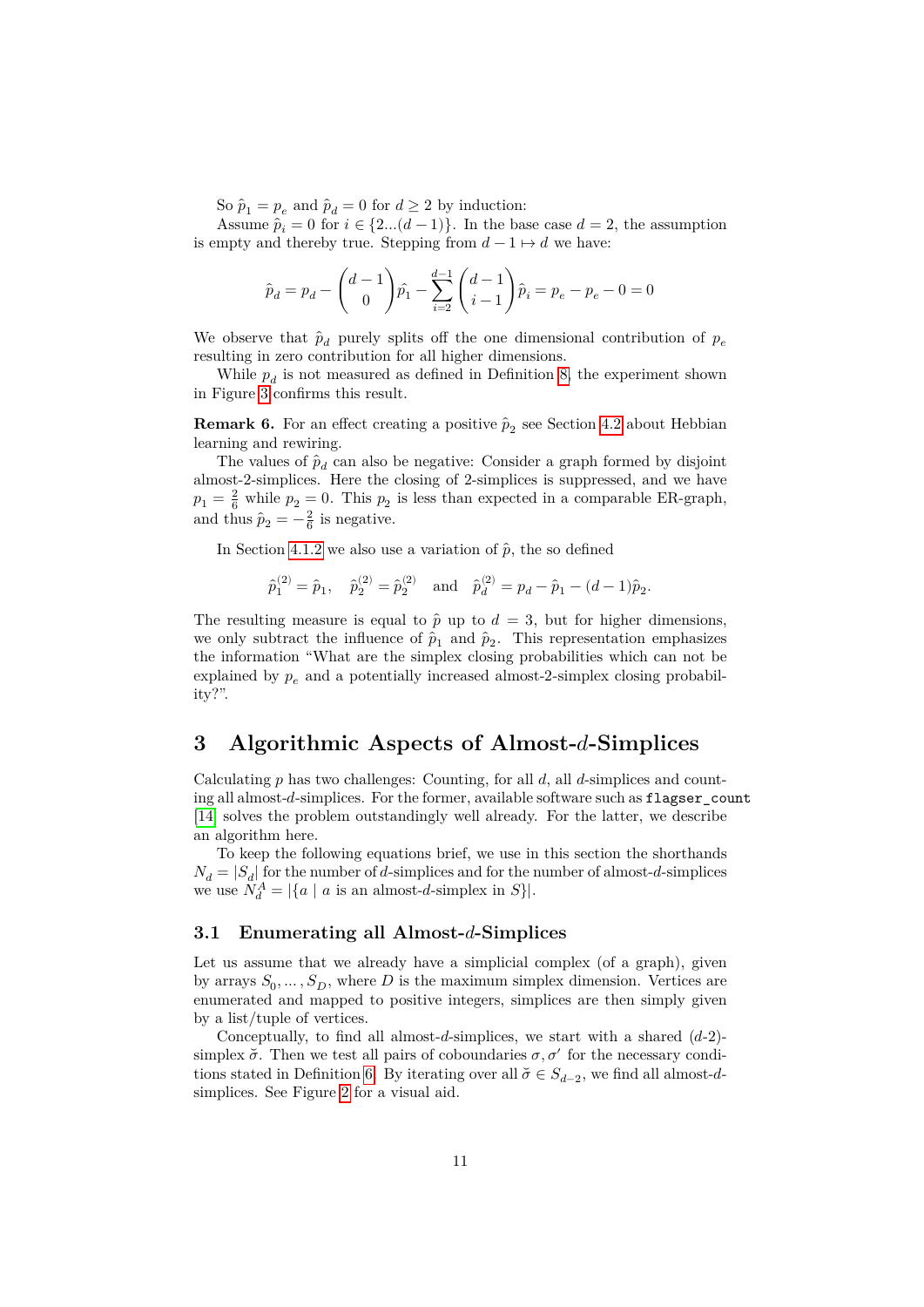$$
d: (\{\sigma, \sigma'\}, e) \qquad (\{\sigma, \sigma'\}, e)
$$

$$
\begin{array}{ccc}\n d\text{-}1: & \sigma & \sigma' & \sigma' \\
d\text{-}2: & \partial_i \searrow \frac{\sigma'}{\sigma} & \cosh(\check{\sigma})[k] \searrow \frac{\sigma'}{\sigma} & \cosh(\check{\sigma})[l]\n \end{array}
$$

<span id="page-11-0"></span>Figure 2: On the left side how one would look for almost- $d$ -simplices in the spirit of Definition [6:](#page-6-0) Starting at  $\sigma, \sigma' \in S_{d-1}$  one looks for a common boundary  $\check{\sigma} \in S_{d-2}$  and checks the axioms along the way. On the right hand we see the algorithmic approach utilized in the following code: One starts at  $\check{\sigma} \in S_{d-2}$  and then, utilizing the coboundaries, goes upwards to  $\sigma, \sigma' \in S_{d-1}$ .

#### **3.1.1 Calculating Cobboundaries and Enumerating almost--simplices for a given**

First we state an time-efficient algorithm for enumerating all the coboundaries from all  $(d-1)$ -simplices to all d-simplices. Note that in our actual implementation, we use a slightly modified algorithm for better space efficiency (see [3.2\)](#page-14-0):

 $\mathbf{Algorithm} \ \mathbf{1:} \ \mathsf{coboundaries}(d, S_d, S_{d-1})$ **Output:** A lookup table coB which, for each  $\tau \in S_{d-1}$ , offers a dynamic array of its coboundaries 1: coB ← new lookup table of size  $N_{d-1}$ 2: **for**  $\tau \in S_{d-1}$  **do** 3:  $\text{coB}(\tau) \leftarrow \text{new dynamic array}$ 4: **for**  $\sigma = (v_0, \dots, v_d) \in S_d$  **do** 5: **for**  $i \in \{0, ..., d\}$  **do** 6:  $\cosh(\partial_i(\sigma)) . \text{append}((\sigma,i,v_i))$ 7: **return** coB

The correctness of this algorithm follows directly from Definition [3.](#page-4-0) The runtime lies in  $\Theta(N_{d-1} + (d+1)N_d)$ . We refer to the coboundaries of  $\tau$  by  $\cosh(\tau)$ . They are stored in a zero-indexed (dynamic) array accessed on index k via  $\cosh(\tau)[k]$ .

For  $d \in \{2, ..., D + 1\}$  the following algorithm enumerates all almost-dsimplices: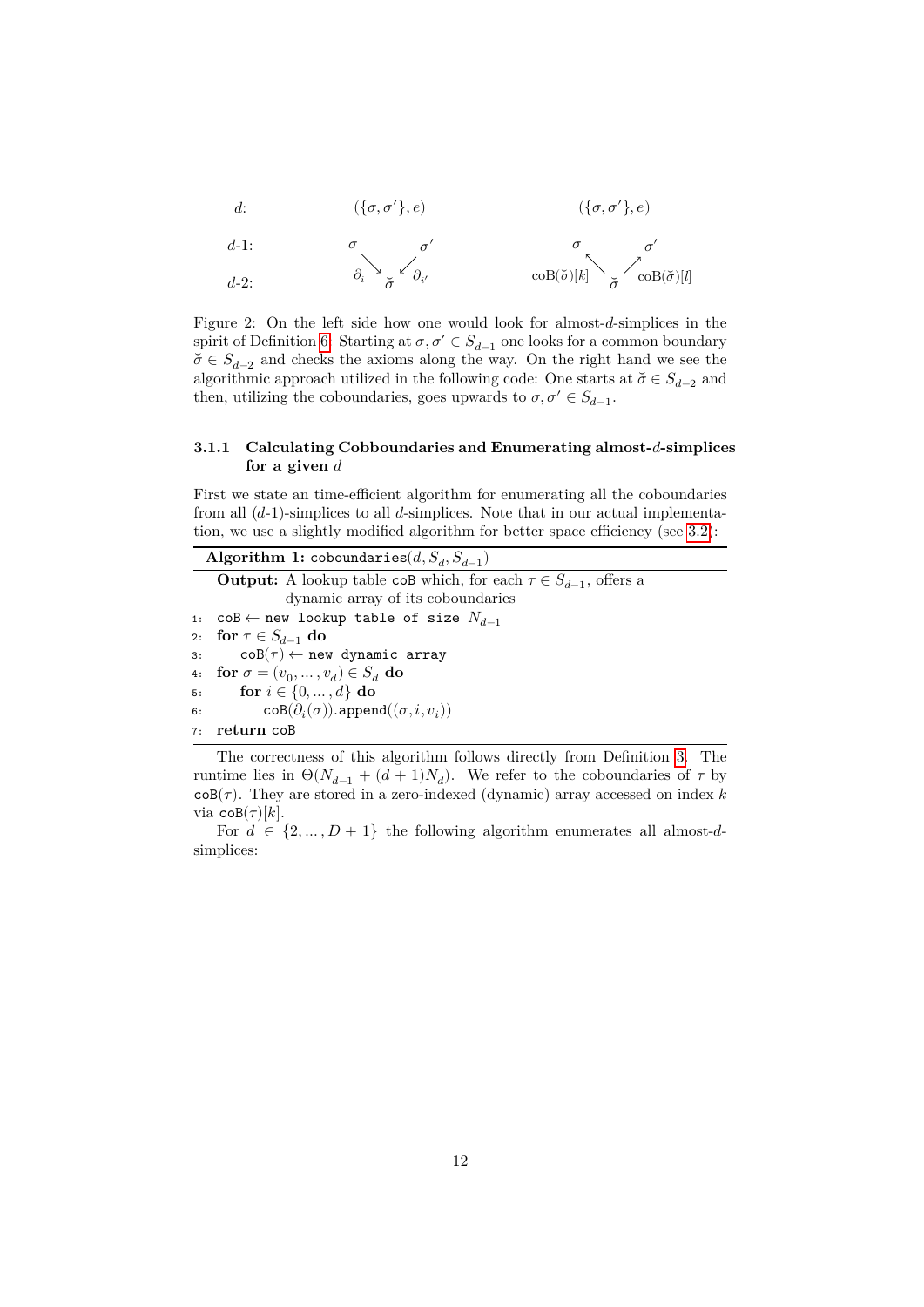**Algorithm 2:** ads\_enumerator $(d, S_{d-1}, S_{d-2})$ 

**Output:** A (dynamic) array of almost-d-simplices 1: coB ← coboundaries $(d-1, S_{d-1}, S_{d-2})$ 2:  $ads ← new dynamic array$ 3: **for**  $\breve{\sigma} \in S_{d-2}$  **do** 4: **for**  $0 \leq k < l < |\text{coB}(\breve{\sigma})|$  do 5:  $(\sigma, i, v) \leftarrow \text{coB}(\breve{\sigma})[k]$ 6:  $(\sigma', i', v') \leftarrow \mathtt{coB}(\breve{\sigma})[l]$ 7: **if**  $v \neq v'$  then 8: **if**  $i \leq i'$  then 9: ads.append $((\{\sigma, \sigma'\}, (v, v')))$ 10: **if**  $i \geq i'$  **then** 11:  $\mathtt{ads.append}((\{\sigma, \sigma'\}, (v', v)))$ 12: **return** ads

**Correctness** To verify correctness we need to ensure that ads\_enumerator neither misses an almost- $d$ -simplex nor counts one multiple times or wrongly identifies something which is not an almost- $d$ -simplex as such. Lines 1:, 5: and 6: ensure, together with the correctness of coboundaries, that axiom 1 of Definition [6](#page-6-0) is adhered to. Line 7: corresponds directly to axiom 2 and lines 8: till 11: correspond directly to axiom 3 in Definition [6,](#page-6-0) ensuring that we only add almost- $d$ -simplices to ads.

Furthermore, by line 3:, we systematically go over all potential shared simplicies  $\breve{\sigma} \in S_{d-2}$  and by line 4: through (up to symmetry) all possible nonequal tuples of  $\sigma, \sigma' \in S_{d-1}$ .

This way we find all almost- $d$ -simplices exactly once.

#### **3.1.2 Asymptotic Complexity**

**Proposition 1.** *Assuming that a simplicial complex is already given by arrays*  $S_0, \ldots, S_D$  and with  $d \in \{2, \ldots, D+1\}$  the function call

$$
\verb+ads\_enumerator+(d, S_{d-1}, S_{d-2})
$$

*enumerates all almost-d-simplices in*  $S$  with an asymptotic time complexity of

$$
\mathcal{O}(N_{d-2}+d^2N_{d-1}+N_d^A).
$$

*Proof.* Line 1: calls coboundaries with a runtime in  $\mathcal{O}(N_{d-2} + dN_{d-1})$ . Thus we have to prove that the following lines are bounded by  $\mathcal{O}(d^2 N_{d-1} + N_d^A)$ . As  $N_d^A$  is actually the number of almost-d-simplices, the runtime of lines 2: to 11: are accounted for by that term *as long as the condition on line 7: is fulfilled*.

It may happen that  $\check{\sigma}$  has two different coboundaries which share the same edge set. This is the exactly when the added vertex is inserted at different spots (see Remark [2\)](#page-6-1) and makes the check at line 7: fail. We show now that this can only happen up to  $d^2N_{d-1}$  times and is thus bounded by our proposed result as well.

Let  $X_d = \{(\sigma, \sigma') \in S_{d-1}^2 | \text{ Ver}(\sigma) = \text{Ver}(\sigma'), \sigma \neq \sigma' \text{ and } \sigma, \sigma' \text{ share a } \}$ common boundary}. The set  $X_d$  describes all cases which make it to line 7:,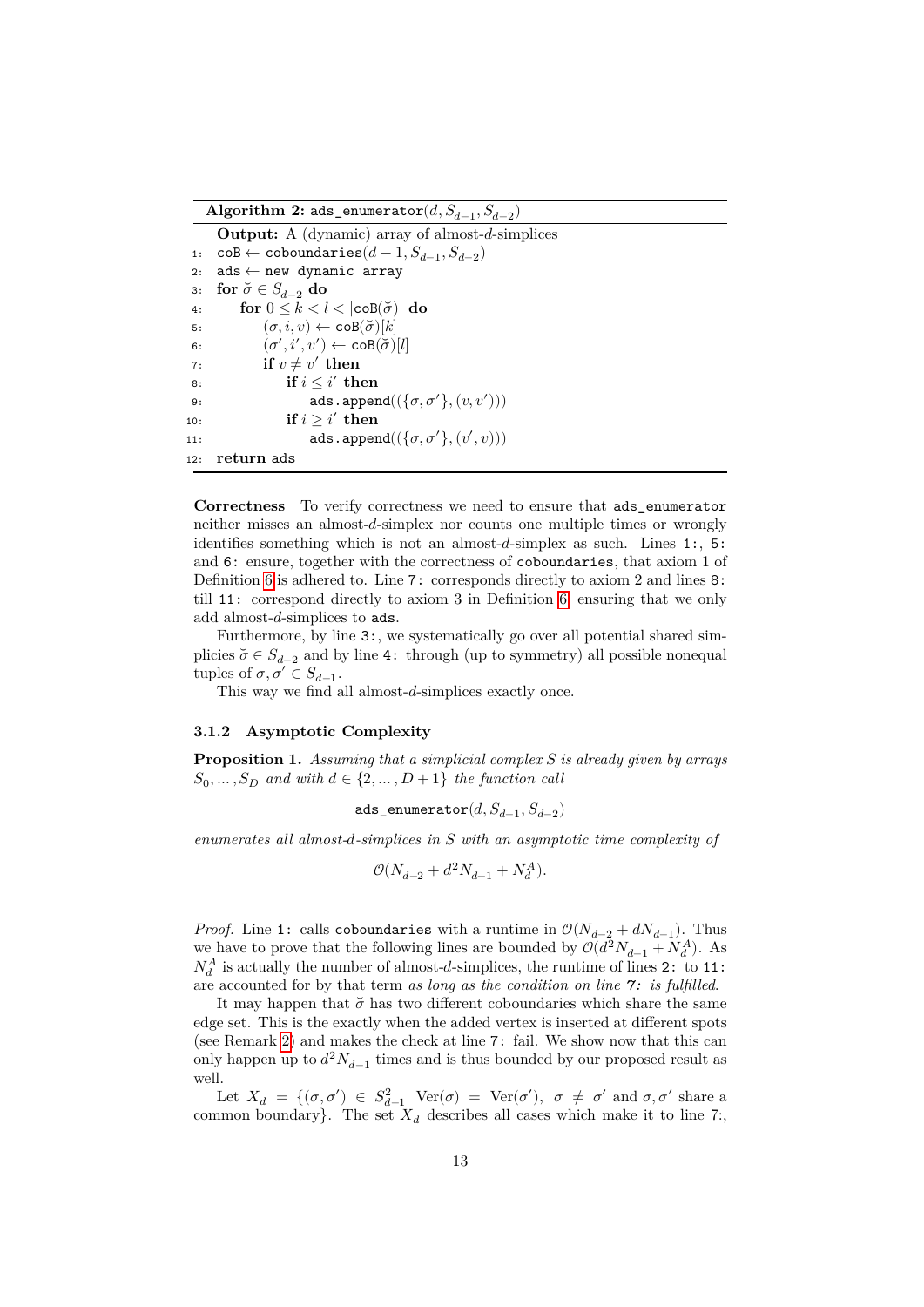but do not fulfill the condition. We now calculate the maximal cardinality of  $X_d$ : Starting from  $\sigma \in S_{d-1}$  there are d choices for a shared boundary  $\breve{\sigma}$ , as  $\breve{\sigma}$ must be  $\partial_i(\sigma)$  for some  $i \in \{0, ..., d-1\}$ . Potential coboundaries  $\sigma'$  of  $\breve{\sigma}$  such that  $(\sigma, \sigma') \in X_d$  must yield to the requirement of the same set of vertices of  $\sigma$  and  $\sigma'$ . Thus the to-be-inserted vertex is already set, which leaves only the position to be specified. But there are only  $d = \{0, ..., d - 1\}$  choices.

As there are  $N_{d-1}$  different choices of  $\sigma$ , d choices of boundaries from  $\sigma$  to  $\check{\sigma}$ and a further  $d$  choices from  $\breve{\sigma}$  to  $\sigma'$  we achieve the desired boundary of  $d^2N_{d-1}$ for  $|X_d|$ . This shows the desired result.

The boundary  $\mathcal{O}(N_{d-2} + d^2 N_{d-1} + N_d^A)$  is just an upper bound, though. A trivial lower bound would be  $\Omega(N_d^A)$ , as finding and enumerating all almost-dsimplices surely takes as least as long as just enumerating them. Due to the search for coboundaries and wasting time checking the elements of  $X_d$ , we thus have the asymptotical compuational ballast of  $\mathcal{O}(N_{d-2}+d^2N_{d-1})$  which prevents us from directly claiming asymptotic optimality of ads\_enumerator.

This changes though, once we aim to enumerate all almost-d-simplices of all dimensions  $d \in \{1, ..., D+1\}$ : As Lemma [2](#page-7-1) shows us that  $N_d^A \geq {\binom{d+1}{2}} N_d$  we can hide the unwanted computational ballast  $N_{d-2}$  and  $d^2 N_{d-1}$  asymptotically behind  $N_{d-2}^A$  respectively  $N_{d-1}^A$ . This is the core idea of the following statement:

**Theorem 1.** *Assuming that a simplicial complex is already given by arrays*  $S_0, \ldots, S_D$ , the algorithm

| Algorithm 3: all_ads_enumerator( $S_0, S_1, , S_D$ )                         |
|------------------------------------------------------------------------------|
| <b>Input:</b> A simplicial complex S in form of arrays $S_0, \ldots, S_D$    |
| <b>Output:</b> An array of dynamical arrays containing all                   |
| almost-d-simplices for $d \in \{1, , D+1\}$                                  |
| 1: $a1s = new dynamic array$                                                 |
| 2: for $v, v' \in S_0$ with $v \neq v'$ do                                   |
| 3: als.append $(\{\mathbf{v}, \mathbf{v}\}, (\mathbf{v}, \mathbf{v}'))$      |
| 4: for $d = 2, , D + 1$ do                                                   |
| 5: $ads = ads\_enumerate(d, S_{d-2}, coboundaries(d-1, S_{d-1}, S_{d-2}))$   |
| 6: <b>return</b> als, a2s, , $a(D+1)s$                                       |
| enumerates all almost-d-simplices for $d \in \{1, , D+1\}$ in the asymptotic |
| <i>optimal time</i>                                                          |
| $\Theta\left(\sum_{d}^{D+1} N_d^A\right)$ .                                  |

$$
\Theta\left(\sum_{d=1}^N N_d^A\right) \ .
$$

*Proof.* The correctness of lines 2: and 3: follow from the fact that almost-1 simplices are in one-to-one correspondence with edges. Enumerating them costs  $\mathcal{O}((N_0)^2) = \mathcal{O}(N_1^A)$  time.

The asymptotic complexity of lines 4: and 5: is

$$
\mathcal{O}(\underbrace{N_0+1^2N_1+N_2^A}_{\text{complexity for $d=2$}}+\underbrace{N_1+2^2N_2+N_3^A}_{\text{complexity for $d=3$}}+\cdots+\underbrace{N_{D-2}D^2N_D+N_{D+1}^A}_{\text{complexity for $d=D+1$}}),
$$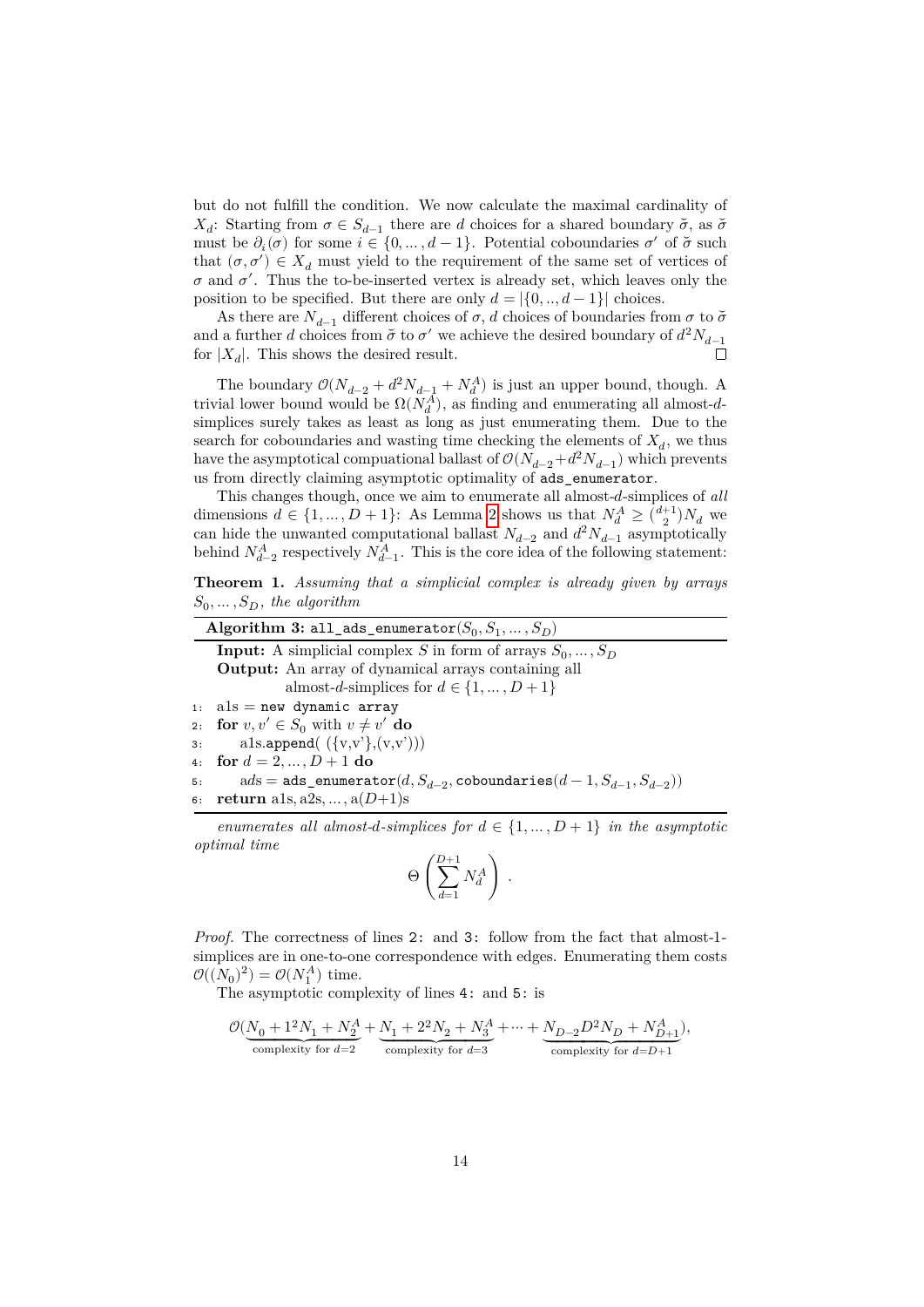which together with the cost for the almost-1-simplices boils down to

$$
\mathcal{O}(\underbrace{N_0^2 + N_0}_\infty + \underbrace{\sum_{d=1}^D (d^2+1) N_d}_{\in \mathcal{O}(N_d^A)} + \sum_{d=2}^{D+1} N_d^A),
$$

where the second estimate is thanks to Lemma [2,](#page-7-1) yielding our desired result.

The sharpness of the boundary as well as the asymptotic optimality are the same argument: Any algorithm capable of enumberating all almost- $d$ -simplices has a lower bound in the number of almost- $d$ -simplices. П

**Remark 7.** As checking wether an almost- $d$ -simplex completes to a  $d$ -simplex or not is  $\mathcal{O}(1)$  and enumerating almost-d-simplices only requires  $S_{d-2}$  and  $S_{d-1}$ , we can efficiently construct the simplicial complex from a directed graph on the fly. This has the same asymptotic bond and is thus optimal as well. Thus the requirement of the flag complex  $S$  being computed before starting to enumerate all almost-d-simplices could actually be dropped without changing the asymptotic runtime.

## <span id="page-14-0"></span>**3.2 flagser-based Implementation**

Calculating  $p_d$  requires just  $N_d$  and  $N_d^A$  instead of the actual almost-d-simplices. So, for our  $C++$  implementation of counting the number of all almost- $d$ -simplices nads we simply count them instead of enumerating them.

Above algorithms require a flag complex. For our original usecase (analyzing connectomes) flagser was the natural choice, as it was engineered exactly for this purpose. It was then natural to hijack flagsers data structures and parallisation framework as well and implement our  $C++$  implementation nads<sup>[1](#page-14-1)</sup> on top of it. Furthermore, we used pybind11 [\[11\]](#page-24-5) in a manner similar to pyflagser [\[6\]](#page-23-5) of giotto-tda [\[26\]](#page-25-4) to create the python bindings pynads<sup>[2](#page-14-2)</sup>.

Despite just counting almost- $d$ -simplices instead of saving them, memory usage is still an issue. So we further adopt and adapt the memory efficient local coboundary search routine of flagser to our needs.

<span id="page-14-1"></span><sup>1</sup><https://github.com/flomlo/nads>

<span id="page-14-2"></span><sup>2</sup><https://github.com/flomlo/pynads> – installation e.g. with: pip install pynads

|            | Input Size |       | Output Size          |                          | Runtime           |       |         |
|------------|------------|-------|----------------------|--------------------------|-------------------|-------|---------|
| Dataset    | $N_0$      | $N_1$ | $\sum_{d=0}^{D} N_d$ | $\sum_{d=1}^{D+1} N_d^A$ | flagser_count     | nads  | flagser |
| C.Elegans  | 279        | 2194  | $1.5 \times 10^{9}$  | $1.4 \times 10^{11}$     | 1.3 <sub>ms</sub> | 6.2ms | 57ms    |
| <b>BBP</b> | 31K        | 7.6M  | $1.5 \times 10^9$    | $1.4 \times 10^{11}$     | 7s                | 2m35  | 1h10m   |
| Mouse V1   | 76K        | 7.6M  | $4.0 \times 10^{8}$  | $1.7 \times 10^{10}$     | $11\mathrm{s}$    | 15m45 | >5h     |
| q-rewiring | 128        | 4228  | $1.5 \times 10^6$    | $4.7 \times 10^7$        | 12ms              | 230ms | 1m47s   |

<span id="page-14-3"></span>Table 1: Runtimes of flagser\_count, which generates a simplicial complex from a graph and counts all simplices, nads, which counts all almost-d-simplices, and flagser (with approximation parameter set to 100), which computes the Betti numbers of the simplicial complex up to some approximation. All computations where run on a single 8-core Ryzen 3700 CPU together with 64 GByte of DDR4- 3200 RAM.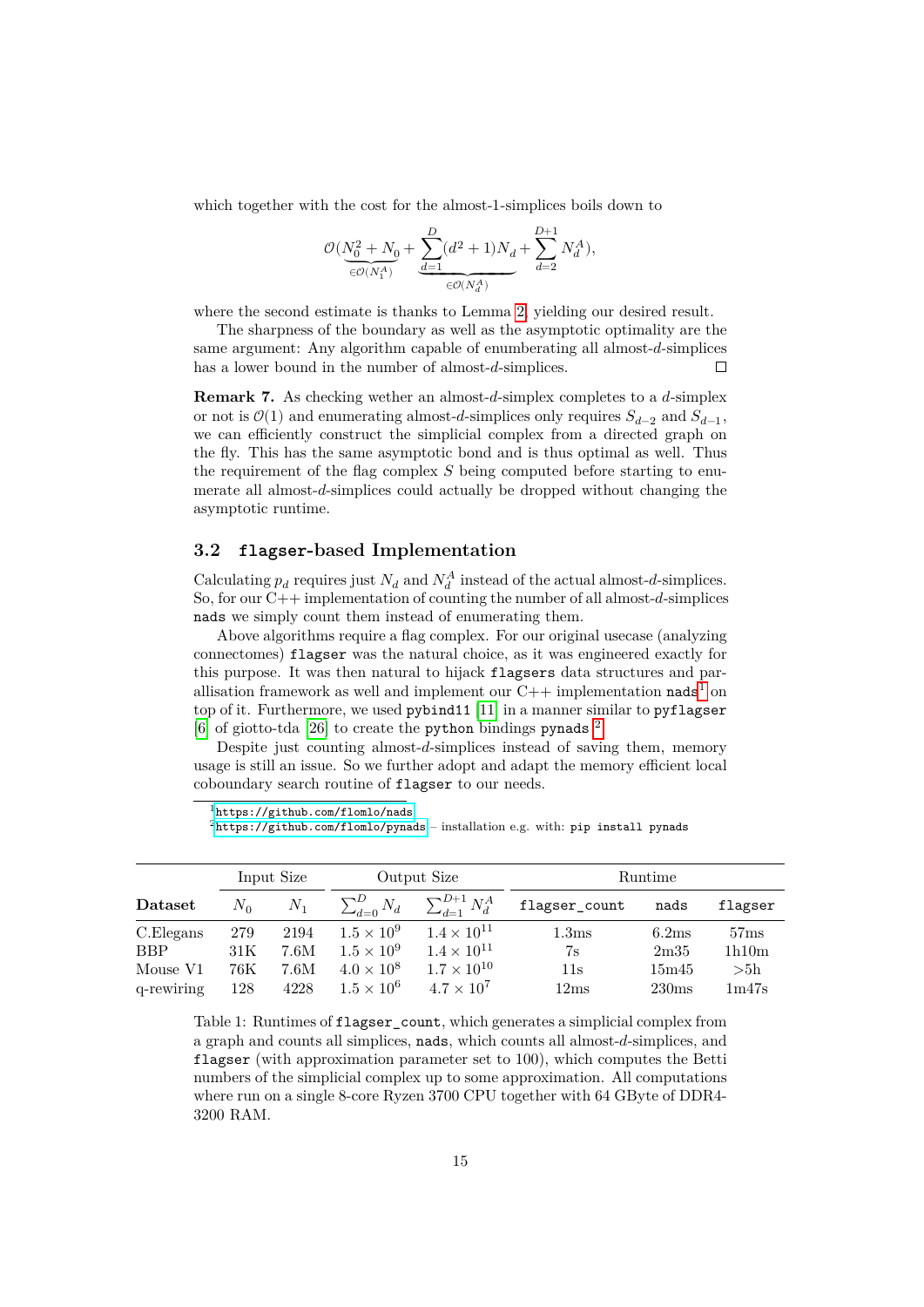We calculate the coboundaries of a single  $(d-1)$ -simplex represented as tuples  $(i, v) \in \{0, \cdots, d - 1\} \times V.$ 

| With $Out(v) := \{v' \in V \mid (v, v') \in E\}$ and $In(v) := \{v' \in V \mid (v', v) \in E\}$ .                                                                                                                                                                                                                 |
|-------------------------------------------------------------------------------------------------------------------------------------------------------------------------------------------------------------------------------------------------------------------------------------------------------------------|
| Algorithm 4: local_coboundaries( $\tau \in S_{d-1}$ )                                                                                                                                                                                                                                                             |
| $\bigcap_{i=1}^n$ $\bigcup_{i=1}^n$ $\bigcap_{i=1}^n$ $\bigcap_{i=1}^n$ $\bigcap_{i=1}^n$ $\bigcap_{i=1}^n$ $\bigcap_{i=1}^n$ $\bigcap_{i=1}^n$ $\bigcap_{i=1}^n$ $\bigcap_{i=1}^n$ $\bigcap_{i=1}^n$ $\bigcap_{i=1}^n$ $\bigcap_{i=1}^n$ $\bigcap_{i=1}^n$ $\bigcap_{i=1}^n$ $\bigcap_{i=1}^n$ $\bigcap_{i=1}^n$ |

**Output:** A dynamic array of all coboundaries of  $\tau = (v_0, \dots, v_{d-1})$ 1:  $\cos(\tau) = \text{new dynamic array}$ 2: **for**  $i \in \{0, ..., d\}$  **do** 3:  $C \leftarrow \bigcap_{0 \leq j < i} \text{Out}(v_j) \cap \bigcap_{i \leq j \leq d-1} \text{In}(v_j)$ 4: **for**  $v \in C$  do 5:  $\mathsf{coB}(\tau) \cdot \mathsf{add}(i, v)$ 

6: **return**  $\text{coB}(\tau)$ 

A vertex v inserted at position *i* into the simplex  $(v_0, \dots, v_{d-1})$  must have edges  $v_j \to v$  for  $j < i$  and  $v \to v_j$  for  $j \geq i$ . Like in flagser, the set of possible extension vertices,  $C$  in line  $3:$ , is calculated using bit operations on rows of the adjacency matrices In/Out.

This is a classic space/time tradeoff. While computing coB for all  $\tau \in$  $S_{d-1}$  at once by using the boundary function from  $S_d$  is time-optimal, it requires to store all coboundaries of all simplices in  $S_{d-1}$  at once. Thus it has  $\mathcal{O}(|\text{coB}_{d-1}|) = \mathcal{O}((d+1)N_d)$  space complexity. On the more local implementation we require  $\mathcal{O}(N_{d-1}dN_0)$  time in the worst case, but only the absolutely required  $\mathcal{O}(\max\{|\text{coB}(\tau)| \mid \tau \in S_{d-1}\})$  in memory.

A further time/space-tradeoff would be not storing the complete simplicial complex in memory, calculating it on demand instead. In our current implementation we choose (using the IN\_MEMORY compile flag of flagser) saving the flag complex as it reduces computational time and has not been a problem in practice so far. But there are no fundamental principles prohibiting this.

Overall the runtime of the analysis is acceptable even on single CPU systems (see Table [1\)](#page-14-3). As enumerating or counting all almost- $d$ -simplices can be done in a map-reduce fashion over almost arbitrarily many computers, runtime should not pose an issue. In practise we noticed quite an influence of  $D$  on the algorithm runtime.

# <span id="page-15-0"></span>**4 Examples of Application**

We now present some example analyses of connectomes extracted from biological data and simulated networks using the methods described in the previous sections. The code used to generate the data, perform the analysis and generate the figures is publicly available at [https://gitlab.tugraz.at/](https://gitlab.tugraz.at/6048DFF64EAA81BC/simplex_completion_prob_experiments) [6048DFF64EAA81BC/simplex\\_completion\\_prob\\_experiments](https://gitlab.tugraz.at/6048DFF64EAA81BC/simplex_completion_prob_experiments).

## **4.1 Connectome Analysis: Quantifying Simplicial Enrichedness**

Analyzing connectomes of various origins consistently shows that simplex counts in high dimension are higher than those of matched ER-graphs. We report here on three example connectomes of different size, edge density and nature: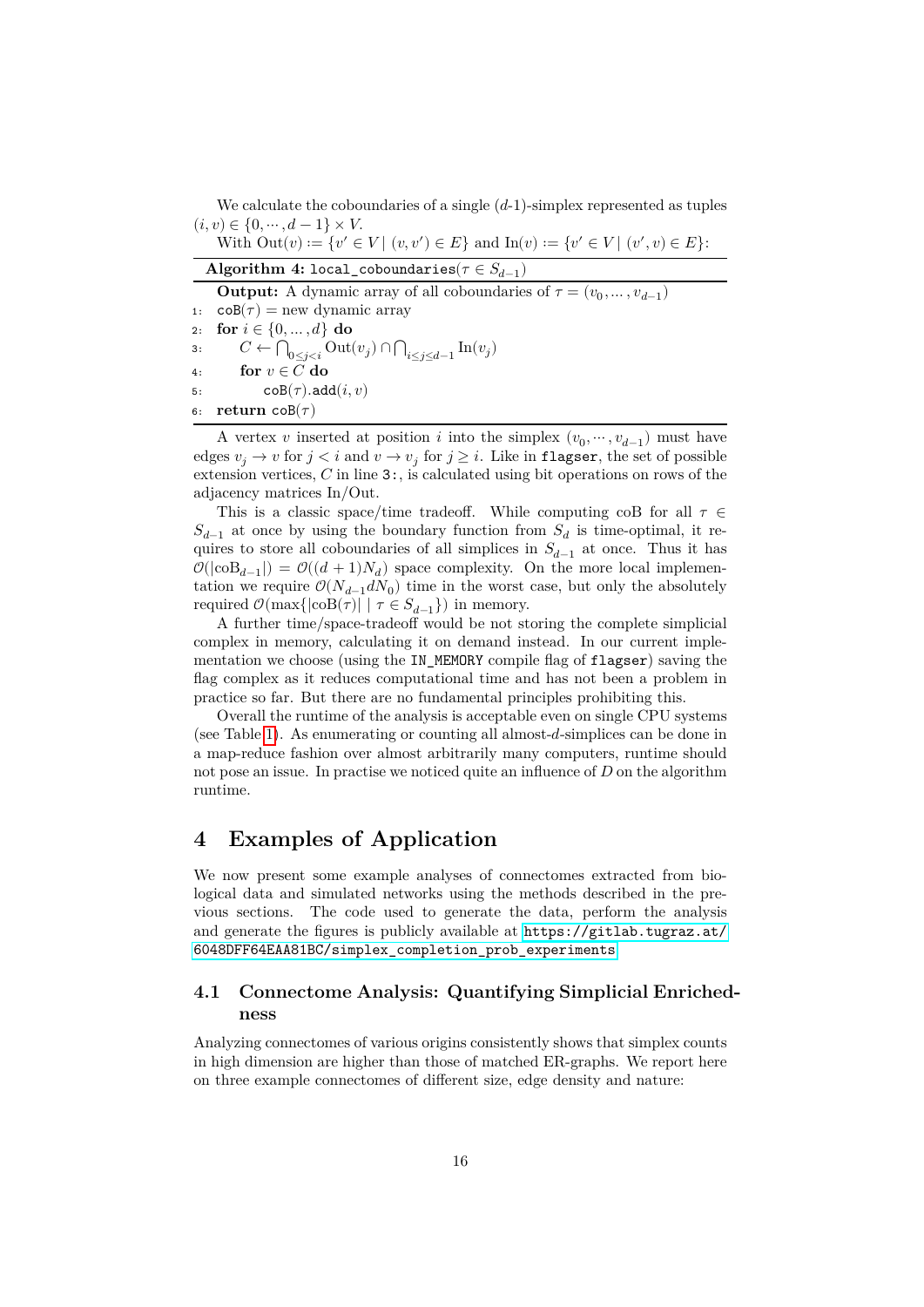

<span id="page-16-0"></span>Figure 3: Number of simplices for connectomes of different networks. The simplex counts in dimension  $d$  are plotted on a log-scale for the network (unfilled) and a comparable ER-graphs (filled).

- *C.Elegans:* the first example is the connectome of the roundworm C.Elegans [\[5,](#page-23-2) [28\]](#page-25-3) with 279 neurons and 2194 directed chemical synapses (with a resulting edge density of  $p_e \simeq 2.8\%$ ). This network is completely determined by genetics.
- *BBP:* this connectome comes from the Blue Brain project's sparse statistical reconstruction of the somatosensory microcircuitry of a rat [\[16,](#page-24-0) [21\]](#page-24-4) with 31346 neurons and roughly 8 million connections ( $p_e \approx 0.78\%$ ).
- *Mouse V1:* we further analyzed data from a newer statistical reconstruction of the primary visual cortex of a mouse [\[4\]](#page-23-1). Note that we generated a smaller network than the full statistical reconstruction (with  $\frac{1}{3}$  of the number of neurons) in order to reduce the computational complexity. This resulted in a network with roughly 76 thousand neurons and 7.6 million edges  $(p_e \simeq 0.13\%).$
- *q-rewiring:* we also analyzed the connectome of an artificial spiking neural network, which was randomly initialized and trained with the q-rewiring algorithm [\[19\]](#page-24-6). The network was trained in a supervised fashion to perform anomaly detection of a time series of data recorded by stimulating rodent whiskers[\[20\]](#page-24-7). It has 128 neurons and 4228 connections ( $p_e \approx 26\%$ ).

Figure [3](#page-16-0) shows the resulting simplex counts. All of the investigated connectomes exhibited more simplices than comparable Erdős–Rényi graph with the same number of vertices and edges, in particular in high dimensions.

#### **4.1.1 In-depth Network Analysis with** ̂

Although all of analyzed connectomes have higher simplex counts than ERgraphs (Figure [3\)](#page-16-0), the results are not comparable in a straightforward manner. It is not directly clear which of the connectomes under investigation are more "simplicially enriched" than others, but such an analysis is important for an understanding of the origins of the high simplex counts and whether artificial mechanism in models match data from real brains. We thus turn to a more in-depth analysis of the simplex counts and the factors underlying them.

An obvious approach to this problem would be to calculate the absolute simplex density, i.e. to calculate the fraction of simplices found between all possible directed simplices:  $\frac{N_d}{\binom{N_0}{d+1}(d+1)!}$ . We found this to be not very enlightening: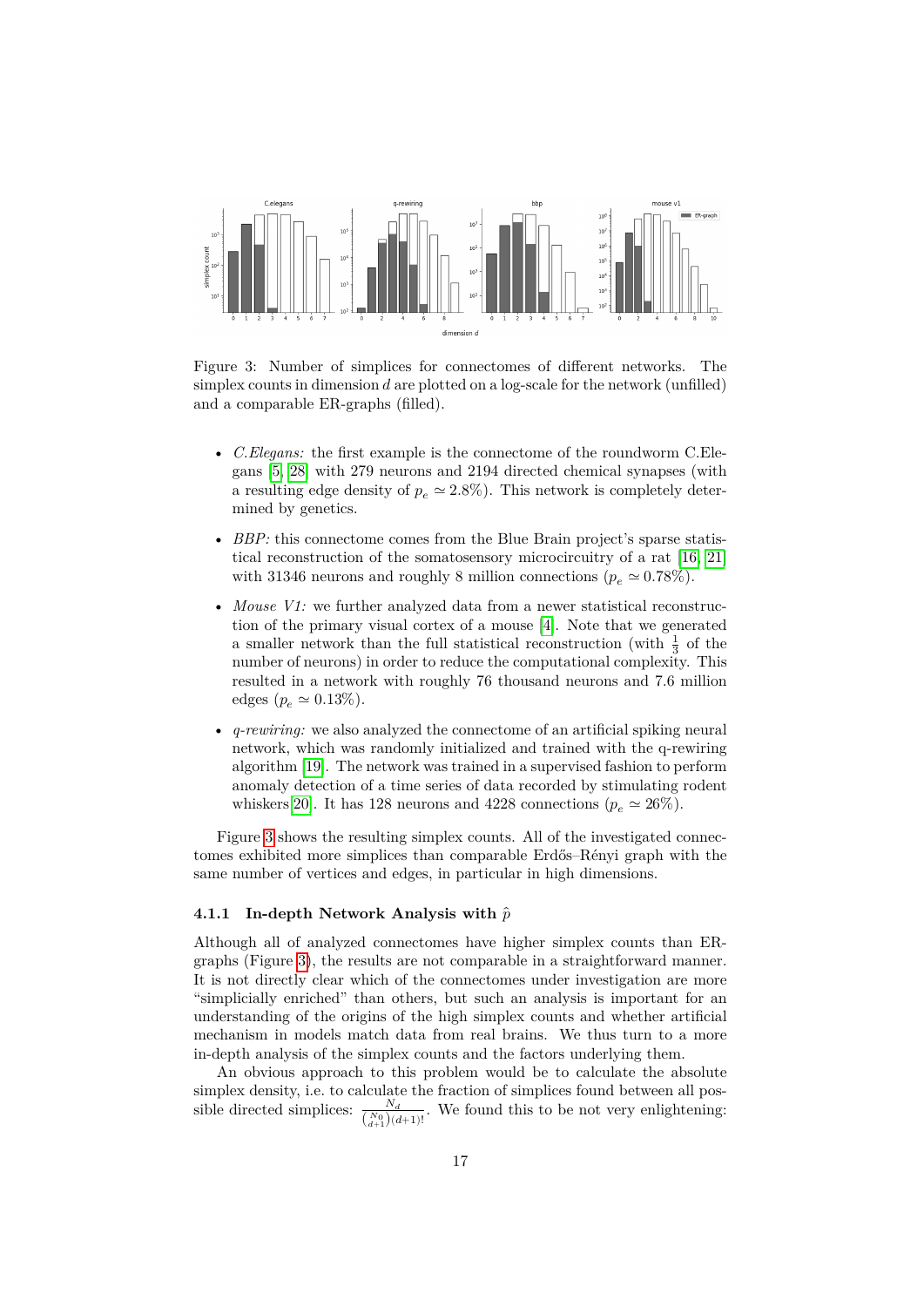

<span id="page-17-0"></span>Figure 4: Comparison of simplex closing contributions for different networks. The plot shows the value of  $\hat{p}$  up to dimension 5 for the networks shown in Figure [3](#page-16-0) an for an ER-graph. Colors indicate the type of connectome (green: biological data, blue: statistical reconstruction, red: artificial network).

When comparing graphs of different size and general edge density, investigating just the raw number of simplices holds no insight on mechanisms leading to more or less simplices compared to pure chance. Furthermore, even recognizing  $ER$ -graphs as such is surprisingly difficult – at least compared to an approach utilizing  $\hat{p}$ , where the signature of ER-graphs is very distinguishable (see Remark [5\)](#page-9-1).

Analyzing the simplex closing contributions  $\hat{p}$  (see Section [2\)](#page-3-1) allowed to clearly distinguish the different networks and shed light on the differences between their simplicial structure. The result values of  $\hat{p}$  for the networks analyzed above are shown in Figure [4.](#page-17-0) For a random ER-graph (in this case with  $\hat{p}_1 = p_1 = 5\%$  edge density), we have  $\hat{p}_d \simeq 0$  for all  $d \geq 2$  (as predicted in [5\)](#page-9-1). We find that values of  $\hat{p}$  fall between two extremes. First, the artificial, qrewiring trained network exhibits (beside its outstanding edge density of 26%) a significant almost-2-simplex closing probability. There seem to be no higherdimensional positive contributions to simplex closing probabilities, though, and a small negative aptitude for 3-dimensional simplices. The other extreme lies in the biological connectome of C.Elegans. While  $\hat{p}_2$  dominates, even  $\hat{p}_3$  is significantly elevated, highlighting an almost-3-simplex closure aptitude which can not be explained by combinatorial effects of dimensions 1 and 2. The two different statistical reconstructions of rodent brain regions fall between these extremes, but considerably differ from the biological behavior despite their level of biological detailedness.

It is as of yet unclear whether these noticeable differences in the signature of simplex closing contributions are due to differences in reconstruction methods, due to location of the brain regions modeled, or due to other reasons. Ideally, potential mechanisms underlying the differences should be isolated and analyzed, e.g. through simulations. Below, we present a first step in this direction (Section [4.2\)](#page-19-1). Additionally, as data from dense reconstruction (e.g. from mammal cortex) becomes available in reasonable volumes, these should be analyzed and compared to the data from the (arguably rather simple) brain of C.Elegans.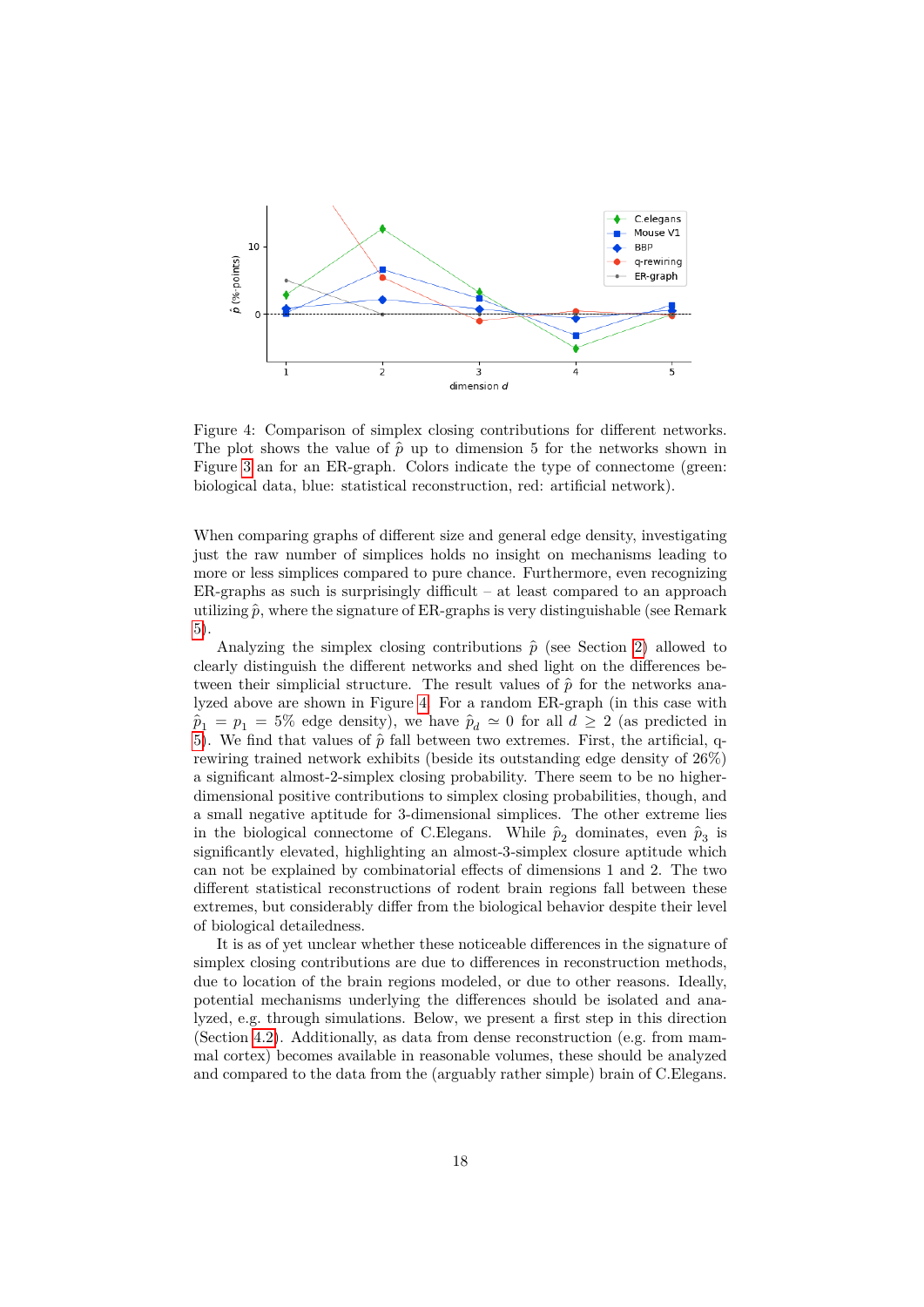

<span id="page-18-1"></span>Figure 5: Analysis of  $\hat{p}^{(2)}$  for subpopulations of the Mouse V1 connectome. A comparison of  $\hat{p}^{(2)}$ , the simplex closing contribution adjusted only of 1- and 2dimensional influences, shows a clear difference between the excitatory (green) and inhibitory (red) subpopulations (black: entire population). Error bars denote standard deviation over  $N = 20$  runs (note that in most cases these are too small to be visible).

#### <span id="page-18-0"></span>**4.1.2 Analysis of Mouse V1 subpopulations**

Biological neurons can be separated into two classes according to their kind of influence on downstream neurons. Excitatory neurons increase, upon spiking, the firing probability of neurons they project to, while inhibitory neurons decrease the probability of firing. As different classes have different properties and connectivity patterns in the brain, they are routine analyzed and modeled separately.

We thus performed an analysis of the simplex closing probabilities for the statistical reconstruction data from mouse V1 (see above) to investigate whether they are similar or different for the excitatory and inhibitory subpopulations. While analyzing both populations together shows  $\hat{p}_3 \gg 0$  and thus apparently simplex closing mechanism beyond dimension 2 (see above, Figure [4\)](#page-17-0), the results for individual subpopulations gives a dramatically different result (Figure [5\)](#page-18-1). We here plotted  $\hat{p}^{(2)}$  instead of  $\hat{p}$  to highlight the differences, i.e., Figure [5](#page-18-1) shows (for  $d > 2$ ) the simplex closing probabilities which cannot be explained by an increase in  $\hat{p}$  in dimensions 1 and 2 (see above, Section [2.4\)](#page-9-2).

We found that the two subpopulation have radically different  $\hat{p}^{(2)}$  signatures. The inhibitory population has already a strong influence of  $\hat{p}_2$ , but seems to further exhibit a (currently unknown) mechanism which seems to need at least 4 neurons to come into play. The excitatory population behaves radically different: as only  $\hat{p}_1^{(2)}$  and  $\hat{p}_2^{(2)}$  are significantly above zero, 1- and 2-dimensional simplex closing mechanisms seem to be a suitable explanation for everything.

This naturally raises the question: what might be a suitable 2-dimensional simplex closing mechanism? A candidate is discussed in the next section.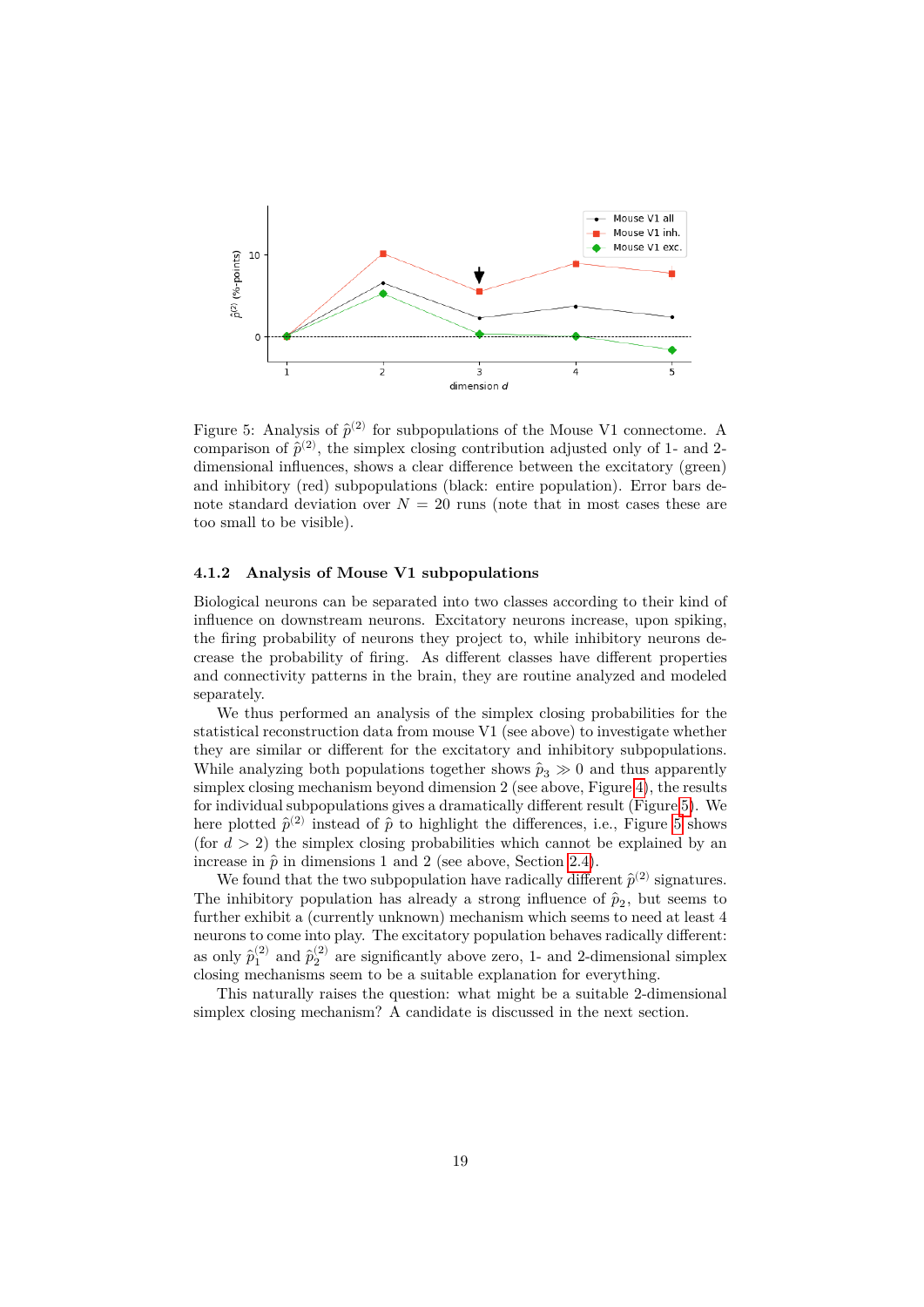

<span id="page-19-2"></span>Figure 6: The three constellations (motifs) of almost-2-simplices. The naming follows [\[18\]](#page-24-8).

## <span id="page-19-1"></span>**4.2 Quantifying the Influence of Hebbian Learning and Rewiring on Simplex Emergence**

Here next investigate a candidate mechanism underlying simplicial enrichedness of biological connectomes: a combination of Hebbian learning and synaptic rewiring.

### <span id="page-19-0"></span>**4.2.1 Hypothesis: Hebbian Learning and Rewiring explain Simplicial Enrichedness**

Network activity and structure in biological neural networks is shaped by many different mechanisms. Three important contributors are:

- Hebbian learning [\[9\]](#page-24-9): while the biophysical processes shaping synaptic plasticity are complex, this simple mechanism has been found to capture an essential aspect. Hebbian learning is often summarized as "What fires together, wires together", i.e., prolonged correlated firing leads to the strengthening of (existing) synaptic connections. In models, this mechanism is usually amended by some depressing mechanism to prevent unbound growth of all weights.
- Dale's law [\[25\]](#page-25-5): neurons have been found to perform the same chemical action at all of their outgoing synapses, i.e., they are either excitatory or inhibitory (see above). In a network model, this corresponds to ensuring that all outgoing weights have the same sign.
- Structural plasticity [\[8,](#page-24-10) [10\]](#page-24-11): synaptic formation and depletion are ongoing processes in the brain, and synaptic lifetime is usually somewhat limited. One kind of modeling of such ongoing rewiring [\[1,](#page-23-3) [12\]](#page-24-12) proposes that the overall amount of synapses stays about the same (as they cost energy to maintain). In this method, weak synapses are assumed to be unimportant and are thus occasionally removed, while new potential synapses are randomly drawn and initialized with a small weight.

We propose that all these rules in conjunction would result in an increase in  $\hat{p}_2$  for the following reasons. Imagine an excitatory or inhibitory neuron 0 presynaptic to two neurons 1 and 2 (Figure [6,](#page-19-2) left). By Dale's law 0 has the same kind of influence on 1 and 2, leading to more correlated firing. Now should a random edge sampling process enable a connection  $(1, 2)$  or  $(2, 1)$ , then this connection would grow stronger by Hebbian learning over time, leading to a stable connection. Thus the almost-d-simplices  $({0, 1), (0, 2)}$ ,  $e)$  for  $e \in {(1, 2), (2, 1)}$  have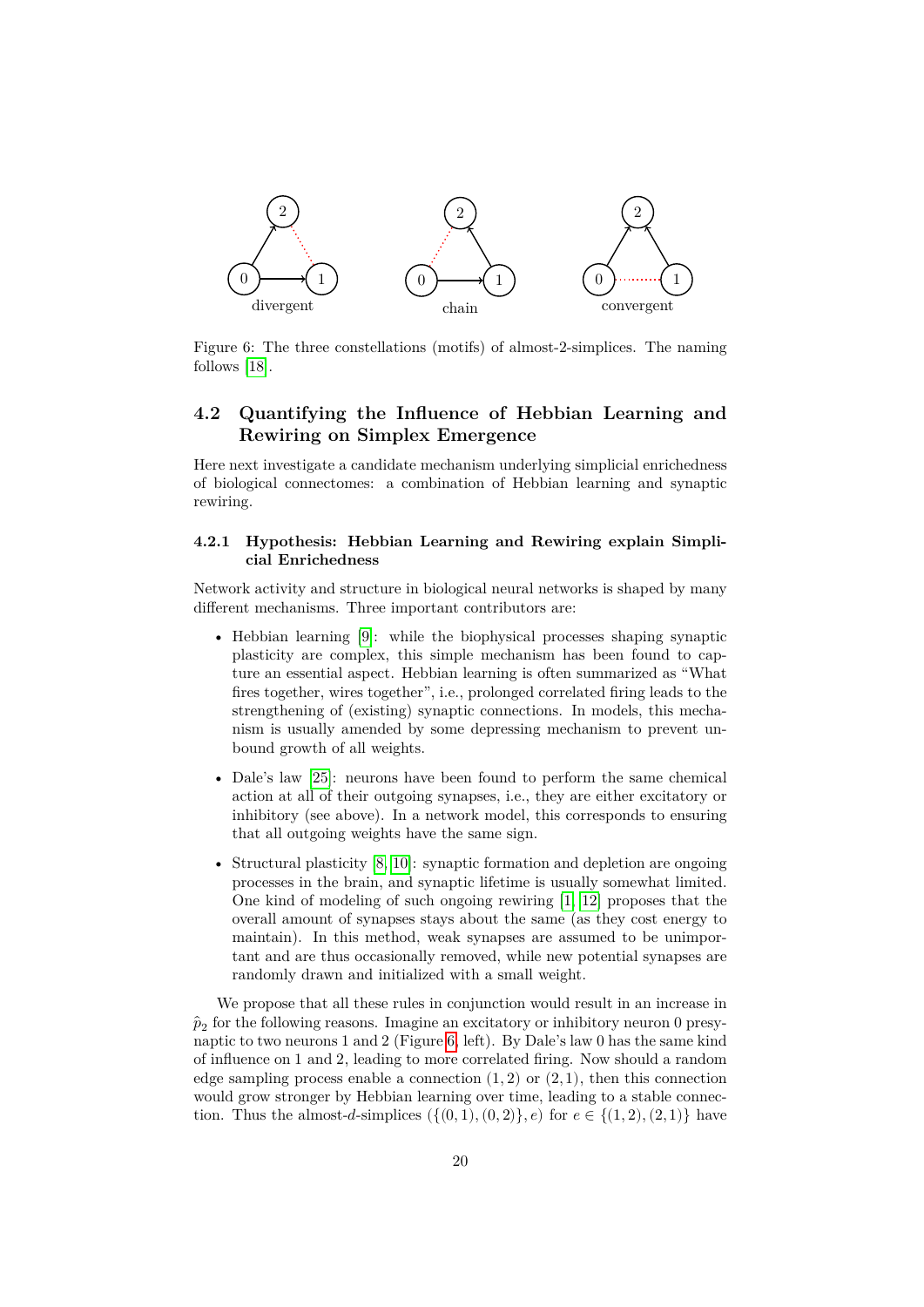

<span id="page-20-0"></span>Figure 7: Analysis of spiking neural networks trained with Hebbian learning and rewiring. Left: simplex count (mean values for  $N = 100$  trained networks) compared to equivalent ER-graphs. Note that for  $d \in \{0,1\}$ , the values of network and ER-graph match. Right:  $\hat{p}^{(2)}$  analysis. Errorbars denote standard deviation over  $N = 100$  runs (note that in most cases these are too small to be visible).

an increased chance of being closed by this purely local phenomenon. For a second constellation (Figure [6,](#page-19-2) middle) consider 0 being presynaptic to 1 which is already presynaptic to 2, but no connection between 0 and 2, yet. As long as 0 and 1 are excitatory, there is again a higher correlation in firing and analogous to the argument before an increased chance too complete this almost-2-simplex. Only the right case would not be closed with an increased likelihood by above arguments. In addition to this increase of 2-simplices due to Hebbian learning and Dale's law, ongoing network rewiring in conjunction with Hebbian learning will result in the depletion of connections in which neuron's fire asynchronously, while synaptic connections between neurons exhibiting correlated firing will be stabilized over time (once they have been formed randomly).

## **4.2.2 Training Spiking Neural Networks with Rewiring and Hebbian**  $\rm{Learning \ leads \ to \ increased} \ \hat{p}_2$

To test the hypothesis proposed in the previous section we simulated spiking neural networks incorporating these three mechanisms. The networks were run for some period of time, allowing synapses to form and stabilize through the combination of Hebbian learning and rewiring. This allows us to see if this combination of plasticity mechanisms, through shaping the connectome, gives rise to more simplices. Furthermore, by investigating whether  $\hat{p}^{(2)} \gg 0$  for these networks, we can test whether this setup is enough to explain all heightened simplex closing probabilities in higher dimensions.

We initialized the connectome of these networks with a self-loop-free ERgraph of 1000 vertices and 50000 potential edges, corresponding to 1000 excitatory neurons. Synaptic weights associated to the edges were always positive (following Dale's law) and were randomly initialized with small values (see the supplementary information for details). Inhibition was modeled in an abstract fashion to keep the network to keep the network activity in a reasonable regime. We ran the simulation until a certain fraction of weights  $(p_1 = 0.02)$  stabilized, i.e., the weights reached high values due to Hebbian learning. We then dropped weights with low values and analyzed the resulting connectome.

Figure [7](#page-20-0) shows that these networks exhibit substantially more simplices than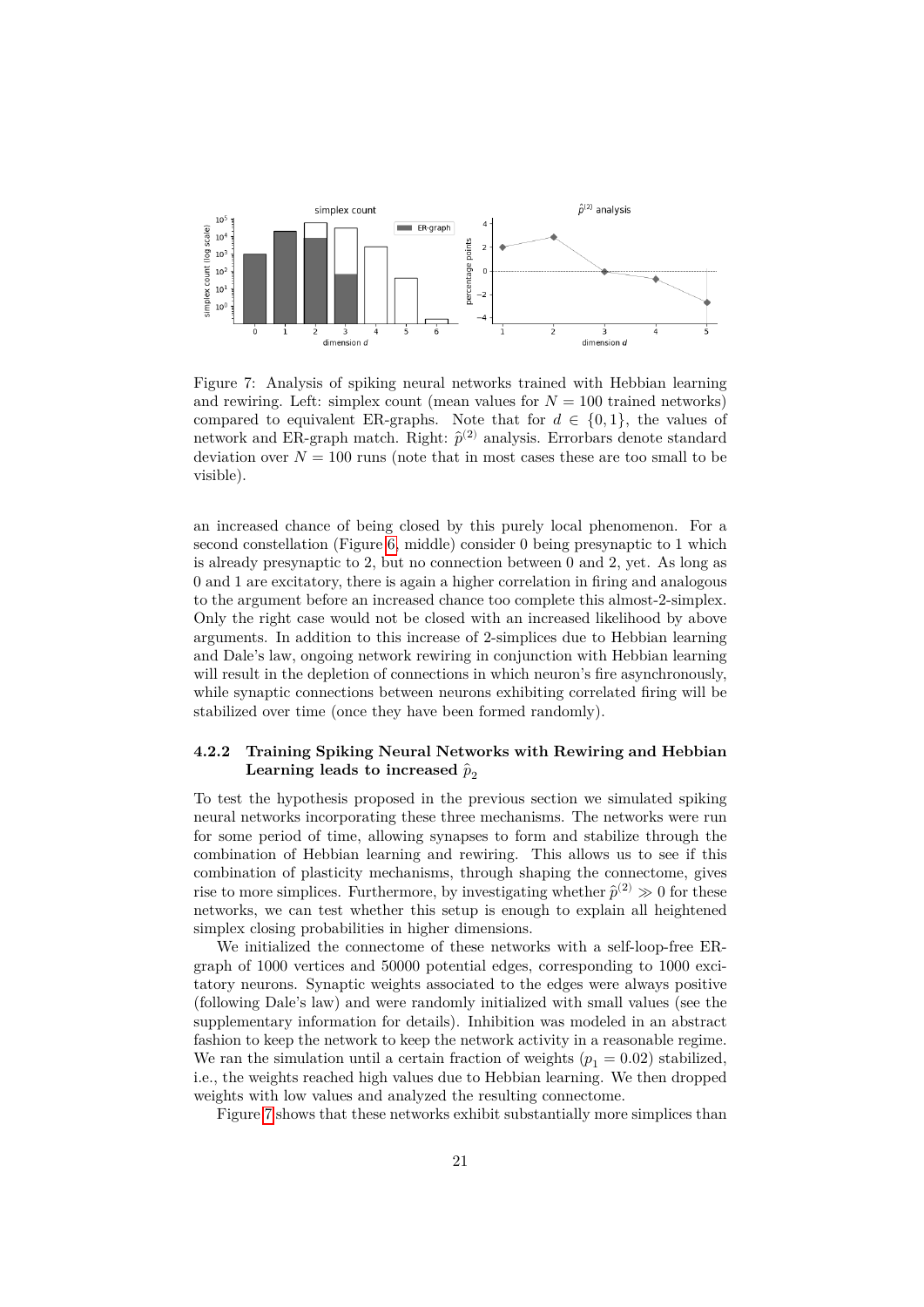

<span id="page-21-0"></span>Figure 8: Analysis of motif closing ratios for the motifs shown in Figure [6.](#page-19-2) The investigated networks all have  $\hat{p}_d \simeq 0$  for  $d \geq 3$  (see Figures [4,](#page-17-0) [5,](#page-18-1) and [7\)](#page-20-0). Left: spiking neural network trained with Hebbian learning and rewiring. Middle: spiking network trained with q-rewiring. Right: excitatory subnetwork from mouse V1.

a comparable ER-graph. We furthermore analyzed  $\hat{p}^{(2)}$  and found that there seem to be only 1- and 2-dimensional simplex closing effects. In higher dimensions, we surprisingly found negative closing probability contributions, although the variance increased with the dimension.

This shows that Hebbian learning (together with network rewiring) indeed increases  $\hat{p}$  for  $d = 2$ . Our results are qualitatively similar to the findings of the excitatory subpopulation of mouse V1 (large  $\hat{p}^{(2)}$  for  $d=2$ , but small or slightly negative values for  $d \geq 3$ . While the reasons for the negative contributions in higher dimensions is are as of yet unclear, our findings suggests Hebbian learning as a prominent factor underlying the structure of excitatory networks in the brain. It has been suggested that Hebbian learning also plays an important role in shaping inhibitory connectivity  $(e.g., [29])$  $(e.g., [29])$  $(e.g., [29])$ . The difference of the simplex closing signature within inhibitory networks (see above, Figure [5\)](#page-18-1) suggest that other, to date unknown, factors must be considered.

#### **4.2.3 A Closer Look: Hebbian Learning and Rewiring Motif Analysis**

We have shown that a combination of Hebbian learning, Dale's law and rewiring mechanisms leads to increased  $\hat{p}_2$  and keeps higher-dimensional contribution equal or even lower than zero, resulting in a simplex signature matching several examined connectomes including the excitatory subnetwork of Mouse V1. To elucidate the emergence of this simplex signature, we now turn again to the three simple motifs shown in Figure [6.](#page-19-2) Should our hypothesis on Hebbian learning and rewiring being the main driver hold true, the divergent and chain motifs should exhibit a higher fraction of completed motifs than pure chance level, while the convergent motif should not be affected by this (see above).

To investigate whether this is indeed the case, we determined the ratios  $\frac{\text{\#completed } m}{\text{\#} m}$  and  $\frac{\text{\#completed strict } m}{\text{strict } m}$  for  $m \in \{\text{divergent}, \text{chain}, \text{convergent}\}\$  (see Figure [6\)](#page-19-2). For this analysis, a motif is considered completed if one or both edges between the neurons connected by the red dashed line exists. We distinguished between a strict analysis, in which motifs are only taken into account if no reciprocal edges exists, and a non-strict analysis, which all motifs are counted. These closing ratios can be compared to the chance level, i.e. the probability of these motifs to be closed in an ER-graph with edge density  $p_e$ , which is  $2p_e - p_e^2$ .

The results of this analysis are shown in Figure [8](#page-21-0) for three different kinds of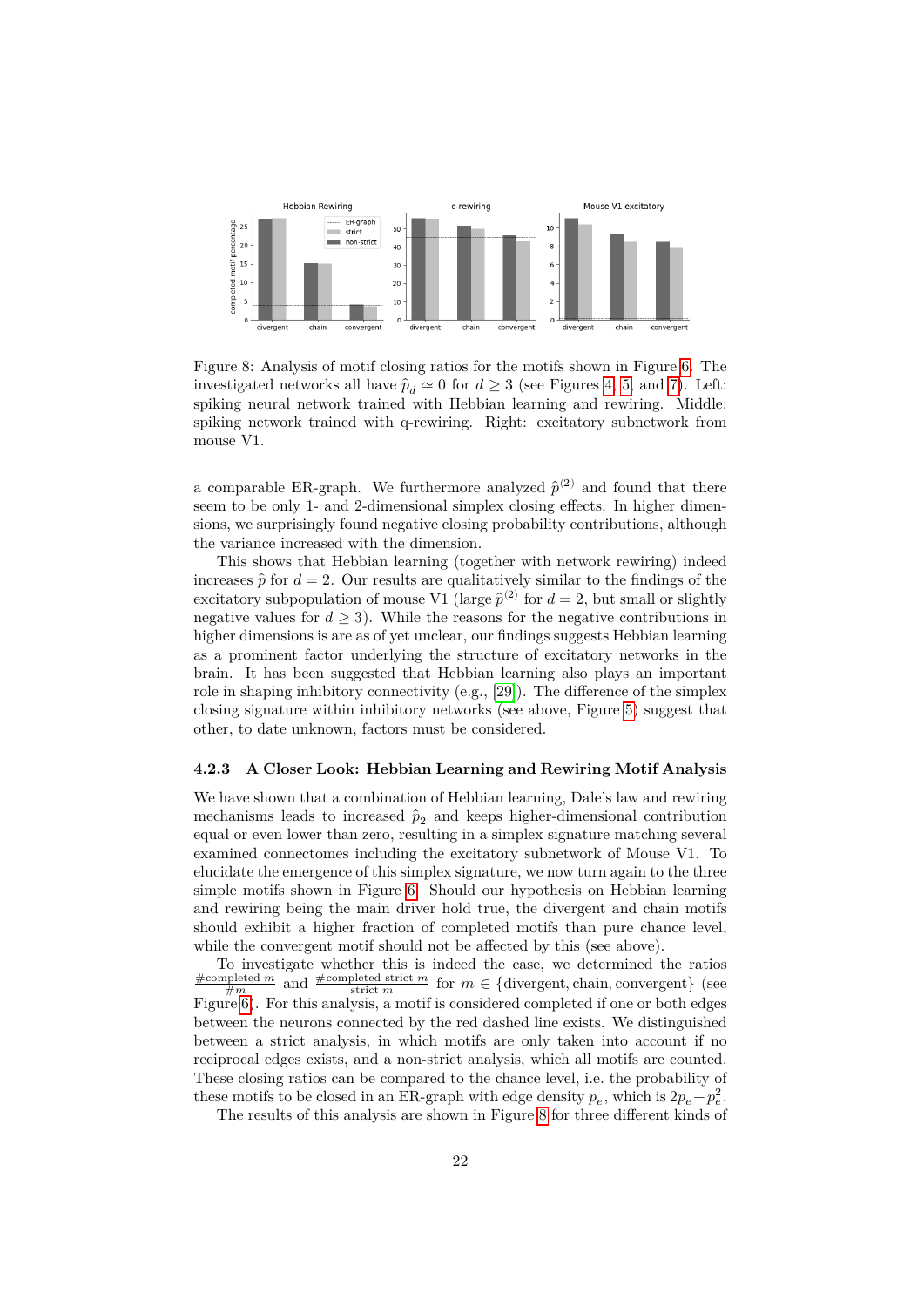network. For the spiking network with Hebbian learning and rewiring, the closing ratios match our theoretical prediction. Interestingly, the network trained with q-rewiring shows similar results. This surprises, as this network was not trained in with Hebbian learning, but in a task-dependent supervised manner using error backpropagation. The closing ratios for mouse V1 differ from the theoretical prediction (based on Hebbian learning). While the divergent motif is still the most likely to be closed, all closing probabilities much higher compared to chance level than expected. Possible explanations for this include local clustering, which would alter the chance level (although in this case the exact value is hard to determine), or that the layer-wise structure of this network together with many lateral connections in the same layer lead to completely different simplex emergence mechanisms.

# **5 Summary and Outlook**

Using the concepts of almost- $d$ -simplices and simplex closing probabilities, we have developed the theory of a new method to analyze directed graphs. With the accompanying implementation we deliver not only a method, but a practical tool. In the case of graphs whose local structure is assumed to be dominated by local and stochastic rules (e.g., connectomes) this tool helps in achieving a deeper understanding of these local rules, and raises new questions and promising research directions.

Nevertheless, we cannot claim to have fully answered the first two questions raised in Section [1:](#page-0-0) there is no absolute, strict relation between  $p_d$  and the number of d-simplices, as  $(d-1)$ -simplices can arrange in different ways, forming more or less almost- $d$ -simplices. A more in-depth analysis of the emergence of almost-d-simplex could clarify this relation, but is still an open problem. However, this caveat does not pose a significant problem for our application.

While the inverse problem, i.e., finding graphs which exhibit a given  $p$ signature has been solved in principle by Remark [3,](#page-8-2) sampling graphs where furthermore  $N_0$  is fixed can be quite hard. Graphs such as this, i.e., simplicially enriched in a certain way w.r.t.  $p$ , would serve at least two purposes. First they can serve as null-models to investigate the statistical significance of findings on the simplicial complex, e.g., Betti-numbers or  $q$ -pathways. Furthermore, they could prove to be useful as initializers for network models such as Liquid State Machines [\[15\]](#page-24-13), allowing to test the relation between simplicial enrichedness and computational capabilities. Preliminary results regarding the construction of simplicially enriched graphs (not shown) suggest that is may be possible by searching and closing almost-d-simplices, but we leave this problem to future work.

We have focused here on directed graphs. However, the generalization to undirected graphs and flag complexes is straightforward. The definition boils down to requiring a pair of nonequal  $(d-1)$ -simplices sharing a common  $(d-2)$ simplex and all the results following can be adapted without much effort.

Another popular network analysis approach targets motifs [\[2,](#page-23-6) [3,](#page-23-4) [13\]](#page-24-14), i.e., induced subnetworks with three, four or even more vertices and a particular structure. Naturally, this approach reveals more details than simplex analysis, but is problematic in its scaling with dimensionality: for motifs consisting of only five vertices (and their possible single-/double-edge configurations), there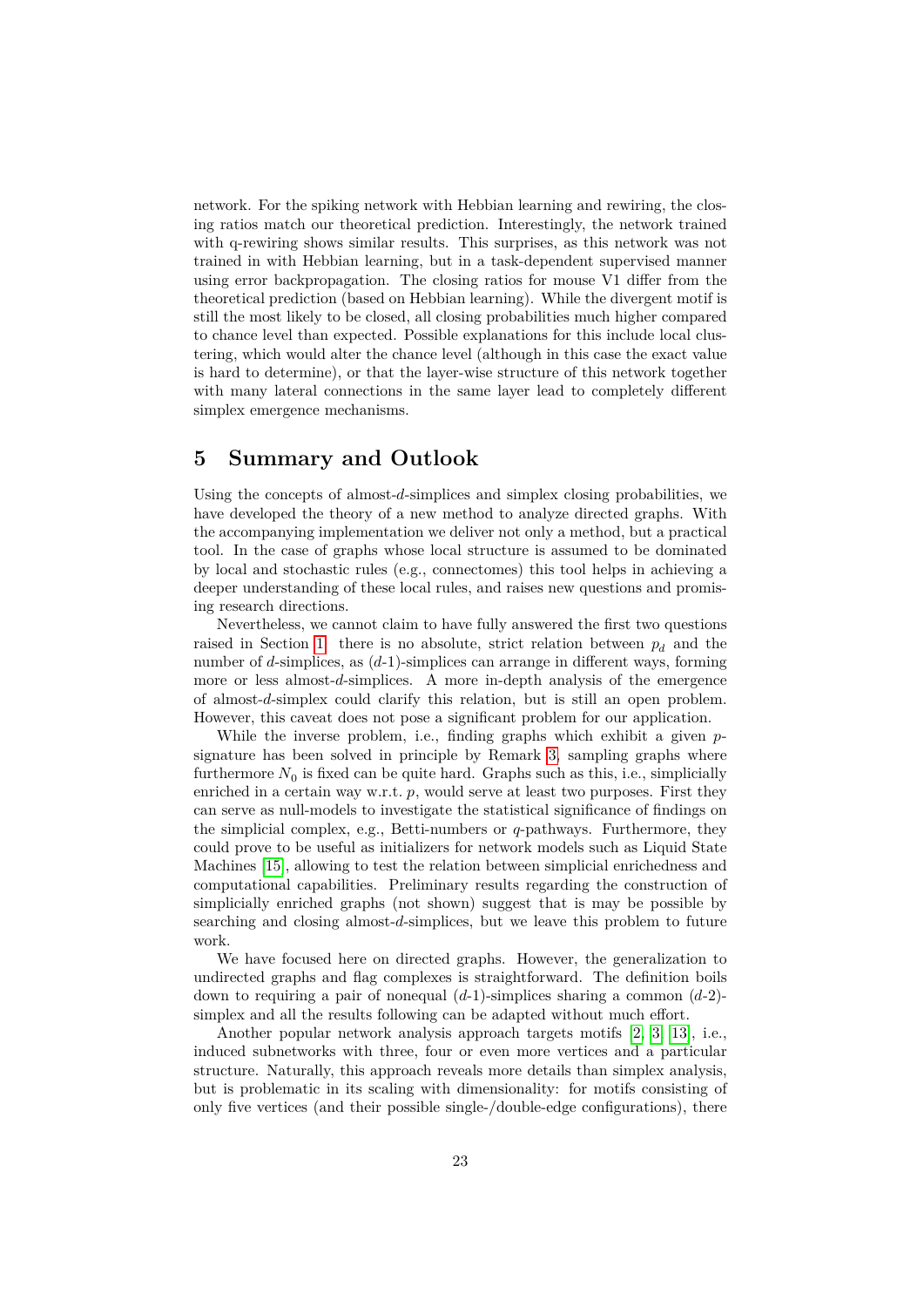are already thousands of possible structures.

Simplices are a special subgroup of motifs with two advantages: There is only one motif per dimension and they can be efficiently searched for, which could otherwise pose a problem in large-scale graphs. Additionally there is the entire field of TDA eager to uncover additional insights hiding in the flag complex. Insights gained in that way usually span many high dimensional simplices and would not be discovered by general motif-methods alone.

Almost-d-simplices are slightly more intricate than simplices: there are  $\binom{d+1}{2}$ different almost- $d$ -simplices per dimension if we understand them as a family of motifs. From this perspective, the level of detail of simplex completion probability analysis lies somewhere between counting all simplices and motif-based approaches. From the computational cost it settles neatly between counting simplices and more traditional flag complex analysis tools (see Table [1\)](#page-14-3). We thus believe our method can serve an important role in elucidating the structure of large graphs, and (due to the publicly available implementation) propose it as a low-cost analysis tool.

#### **Acknowledgements**

We would like to thank Robert Legenstein for his general council, Horst Petschenig for supplying us with q-rewiring trained connectomes, Michael Kerber for the discussion leading to Theorem 1 and two anonymous reviewers for their sizeable contributions to mature this paper.

# **References**

- <span id="page-23-3"></span>[1] Guillaume Bellec et al. "Deep Rewiring: Training very sparse deep networks." In: *ICLR (Poster)*. OpenReview.net, 2018. url: [http://dblp.](http://dblp.uni-trier.de/db/conf/iclr/iclr2018.html#BellecK0L18) [uni-trier.de/db/conf/iclr/iclr2018.html#BellecK0L18](http://dblp.uni-trier.de/db/conf/iclr/iclr2018.html#BellecK0L18).
- <span id="page-23-6"></span>[2] Austin R Benson, David F Gleich, and Jure Leskovec. "Higher-order organization of complex networks." In: *Science* 353.6295 (July 2016), pp. 163– 6. doi: [10.1126/science.aad9029](https://doi.org/10.1126/science.aad9029).
- <span id="page-23-4"></span>[3] Austin R Benson et al. "Simplicial closure and higher-order link prediction." In: *Proc Natl Acad Sci U S A* 115.48 (Nov. 2018), E11221–E11230. doi: [10.1073/pnas.1800683115](https://doi.org/10.1073/pnas.1800683115).
- <span id="page-23-1"></span>[4] Yazan N Billeh et al. "Systematic Integration of Structural and Functional Data into Multi-scale Models of Mouse Primary Visual Cortex." In: *Neuron* 106.3 (May 2020), 388-403.e18. DOI: [10.1016/j.neuron.2020.01.040](https://doi.org/10.1016/j.neuron.2020.01.040).
- <span id="page-23-2"></span>[5] Steven J Cook et al. "Whole-animal connectomes of both Caenorhabditis elegans sexes". In: *Nature* 571.7763 (2019), pp. 63–71.
- <span id="page-23-5"></span>[6] giotto-tda. *pyflagser is a python API for the flagser*  $C++$  *library*. **[https:](https://github.com/giotto-ai/pyflagser)** [//github.com/giotto-ai/pyflagser](https://github.com/giotto-ai/pyflagser). 2019.
- <span id="page-23-0"></span>[7] Chad Giusti et al. "Clique topology reveals intrinsic geometric structure in neural correlations". In: *Proceedings of the National Academy of Sciences of the United States of America* 112.44 (2015), pp. 13455–13460. issn: 0027-8424. DOI: [10.1073/pnas.1506407112](https://doi.org/10.1073/pnas.1506407112).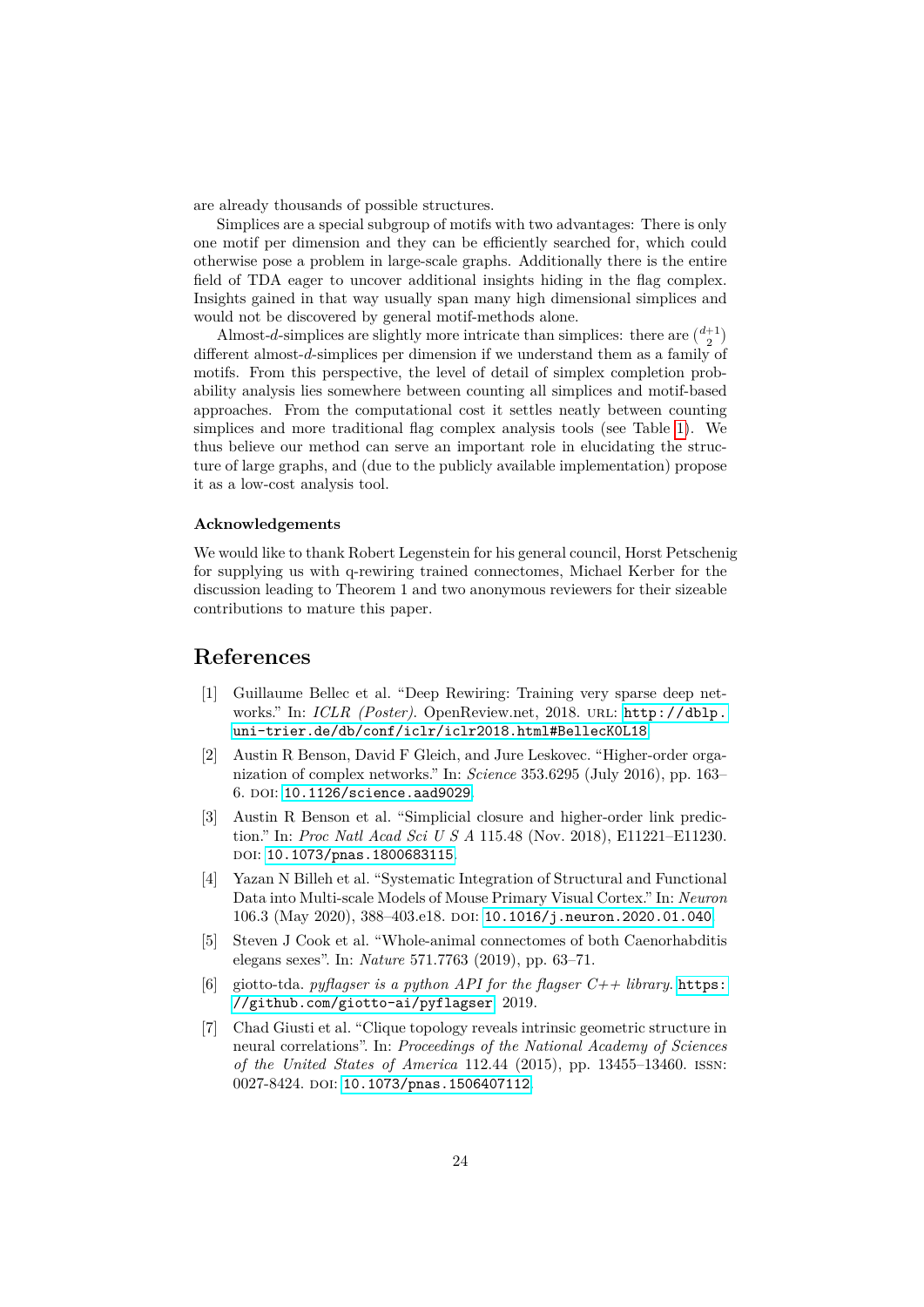- <span id="page-24-10"></span>[8] J. Grutzendler, N. Kasthuri, and W. B. Gan. "Long-term dendritic spine stability in the adult cortex". In: *Nature* 493 (2002), pp. 812–815.
- <span id="page-24-9"></span>[9] D. O. Hebb. *The Organization of Behavior*. New York: Wiley, 1949.
- <span id="page-24-11"></span>[10] Anthony Holtmaat and Karel Svoboda. "Experience-dependent structural synaptic plasticity in the mammalian brain." In: *Nat Rev Neurosci* 10.9 (Sept. 2009), pp. 647–58. DOI: [10.1038/nrn2699](https://doi.org/10.1038/nrn2699).
- <span id="page-24-5"></span>[11] Wenzel Jakob, Jason Rhinelander, and Dean Moldovan. *pybind11 — Seamless operability between C++11 and Python*. [https : / / github . com /](https://github.com/pybind/pybind11) [pybind/pybind11](https://github.com/pybind/pybind11). 2017.
- <span id="page-24-12"></span>[12] David Kappel et al. *A dynamic connectome supports the emergence of stable computational function of neural circuits through reward-based learning.* Jan. 2018. arXiv: [1704.04238v4 \[q-bio.NC\]](https://arxiv.org/abs/1704.04238v4). URL: [http://arxiv.](http://arxiv.org/abs/1704.04238v4;%20http://arxiv.org/pdf/1704.04238v4) [org/abs/1704.04238v4;%20http://arxiv.org/pdf/1704.04238v4](http://arxiv.org/abs/1704.04238v4;%20http://arxiv.org/pdf/1704.04238v4).
- <span id="page-24-14"></span>[13] Patrick Krauss et al. "Analysis of Structure and Dynamics in Three-Neuron Motifs." In: *Frontiers Comput. Neurosci.* 13 (2019), p. 5. url: [http : / / dblp . uni - trier . de / db / journals / ficn / ficn13 . html #](http://dblp.uni-trier.de/db/journals/ficn/ficn13.html#KraussZSSM19) [KraussZSSM19](http://dblp.uni-trier.de/db/journals/ficn/ficn13.html#KraussZSSM19).
- <span id="page-24-2"></span>[14] Daniel Lütgehetmann et al. "Computing persistent homology of directed flag complexes". In: *Algorithms (Basel)* 13.1 (2020), Paper No. 19, 18. DOI: [10.3390/a13010019](https://doi.org/10.3390/a13010019).
- <span id="page-24-13"></span>[15] Wolfgang Maass. "Liquid state machines: motivation, theory, and applications". In: *Computability in context*. Imp. Coll. Press, London, 2011, pp. 275-296. doi: [10.1142/9781848162778\\\_0008](https://doi.org/10.1142/9781848162778\_0008). URL: [https://doi.](https://doi.org/10.1142/9781848162778_0008) [org/10.1142/9781848162778\\_0008](https://doi.org/10.1142/9781848162778_0008).
- <span id="page-24-0"></span>[16] Henry Markram et al. "Reconstruction and simulation of neocortical microcircuitry". In: *Cell* 163.2 (2015), pp. 456–492.
- <span id="page-24-1"></span>[17] Alessandro Motta et al. "Dense connectomic reconstruction in layer 4 of the somatosensory cortex." In: *Science* 366.6469 (Nov. 2019). DOI: 10. [1126/science.aay3134](https://doi.org/10.1126/science.aay3134).
- <span id="page-24-8"></span>[18] Duane Nykamp. "The influence of network structure on neuronal network dynamics". In: *BMC Neuroscience* 13 (July 2012). DOI: [10.1186/1471-](https://doi.org/10.1186/1471-2202-13-S1-P79) [2202-13-S1-P79](https://doi.org/10.1186/1471-2202-13-S1-P79).
- <span id="page-24-6"></span>[19] Horst Petschenig and Robert Legenstein. "working title: Q-rewiring". In: *TBA* (2021). url: <TBA>.
- <span id="page-24-7"></span>[20] Horst Petschenig et al. "Classification of Whisker Deflections From Evoked Responses in the Somatosensory Barrel Cortex With Spiking Neural Networks". In: *Frontiers in Neuroscience* 16 (2022). ISSN: 1662-453X. DOI: [10.3389/fnins.2022.838054](https://doi.org/10.3389/fnins.2022.838054). url: [https://www.frontiersin.org/](https://www.frontiersin.org/article/10.3389/fnins.2022.838054) [article/10.3389/fnins.2022.838054](https://www.frontiersin.org/article/10.3389/fnins.2022.838054).
- <span id="page-24-4"></span>[21] Srikanth Ramaswamy et al. "The neocortical microcircuit collaboration portal: a resource for rat somatosensory cortex". In: *Frontiers in neural circuits* 9 (2015), p. 44.
- <span id="page-24-3"></span>[22] Michael W. Reimann et al. "Cliques of Neurons Bound into Cavities Provide a Missing Link between Structure and Function." In: *Frontiers Comput. Neurosci.* 11 (2017), p. 48. url: [http://dblp.uni-trier.de/db/](http://dblp.uni-trier.de/db/journals/ficn/ficn11.html#ReimannNSTPCDLH17) [journals/ficn/ficn11.html#ReimannNSTPCDLH17](http://dblp.uni-trier.de/db/journals/ficn/ficn11.html#ReimannNSTPCDLH17).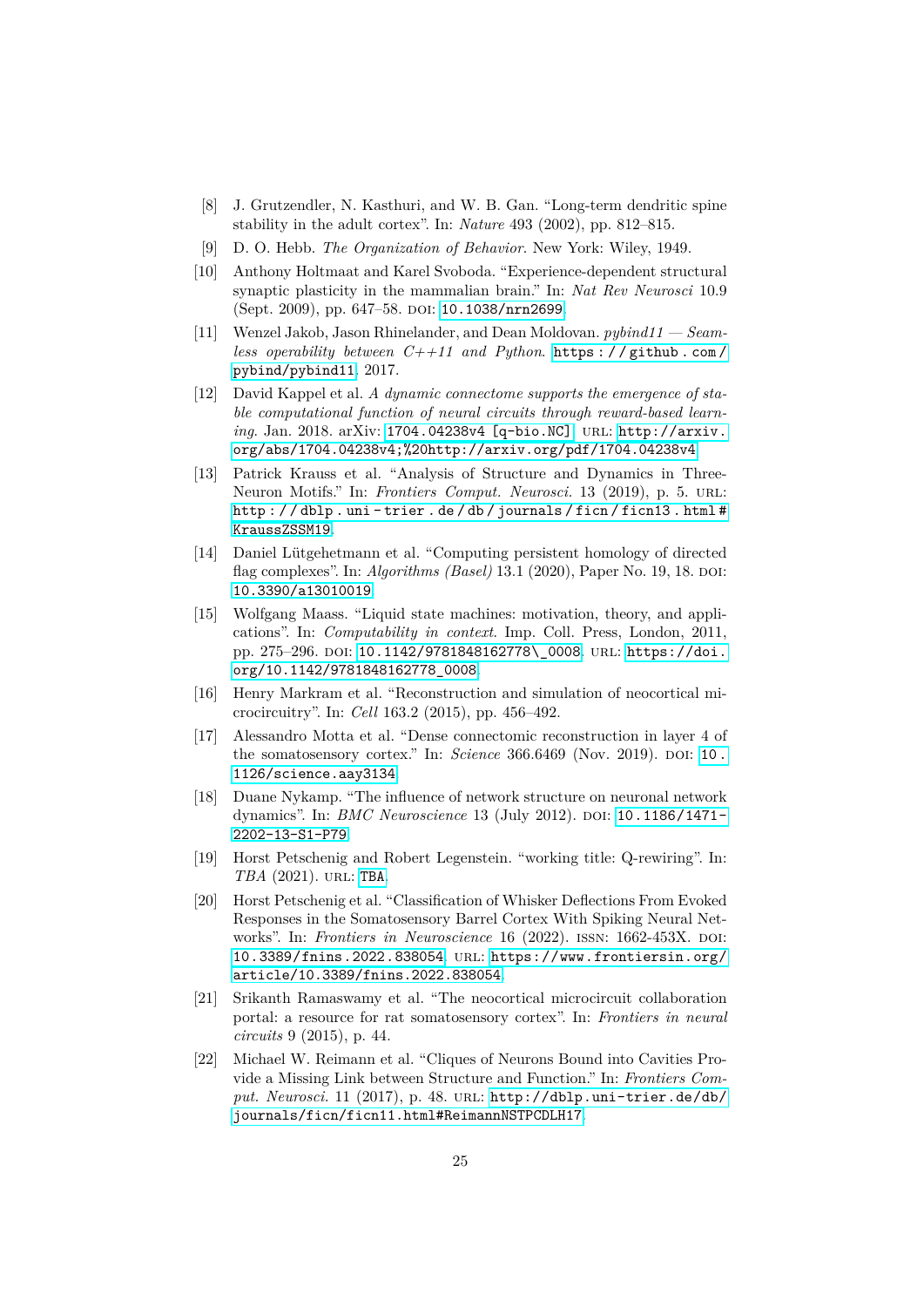- <span id="page-25-2"></span>[23] Henri Riihimäki. Simplicial q-connectivity of directed graphs with appli*cations to network analysis*. Feb. 2022. arXiv: [2202.07307v1 \[math.AT\]](https://arxiv.org/abs/2202.07307v1). url: [http://arxiv.org/abs/2202.07307v1;%20http://arxiv.org/](http://arxiv.org/abs/2202.07307v1;%20http://arxiv.org/pdf/2202.07307v1) [pdf/2202.07307v1](http://arxiv.org/abs/2202.07307v1;%20http://arxiv.org/pdf/2202.07307v1).
- <span id="page-25-1"></span>[24] Louis K Scheffer et al. "A connectome and analysis of the adult Drosophila central brain". In: *Elife* 9 (2020), e57443.
- <span id="page-25-5"></span>[25] Piergiorgio Strata, Robin Harvey, et al. "Dale's principle". In: *Brain research bulletin* 50.5 (1999), pp. 349–350.
- <span id="page-25-4"></span>[26] Guillaume Tauzin et al. "giotto-tda: A Topological Data Analysis Toolkit for Machine Learning and Data Exploration." In: *CoRR* abs/2004.02551 (2020). url: [http://dblp.uni-trier.de/db/journals/corr/corr2004.](http://dblp.uni-trier.de/db/journals/corr/corr2004.html#abs-2004-02551) [html#abs-2004-02551](http://dblp.uni-trier.de/db/journals/corr/corr2004.html#abs-2004-02551).
- <span id="page-25-0"></span>[27] Brad Theilman, Krista Perks, and Timothy Q. Gentner. "Spike Train Coactivity Encodes Learned Natural Stimulus Invariances in Songbird Auditory Cortex". In: *Journal of Neuroscience* 41.1 (2021), pp. 73–88. issn: 0270-6474. DOI: [10 . 1523 / JNEUROSCI . 0248 - 20 . 2020](https://doi.org/10.1523/JNEUROSCI.0248-20.2020). eprint: [https :](https://www.jneurosci.org/content/41/1/73.full.pdf)  $//$  www.jneurosci.org/content/41/1/73.full.pdf.URL:https: [//www.jneurosci.org/content/41/1/73](https://www.jneurosci.org/content/41/1/73).
- <span id="page-25-3"></span>[28] Lav R Varshney et al. "Structural properties of the Caenorhabditis elegans neuronal network". In: *PLoS Comput Biol* 7.2 (2011), e1001066.
- <span id="page-25-6"></span>[29] Tim P Vogels et al. "Inhibitory plasticity balances excitation and inhibition in sensory pathways and memory networks". In: *Science* 334.6062 (2011), pp. 1569–1573.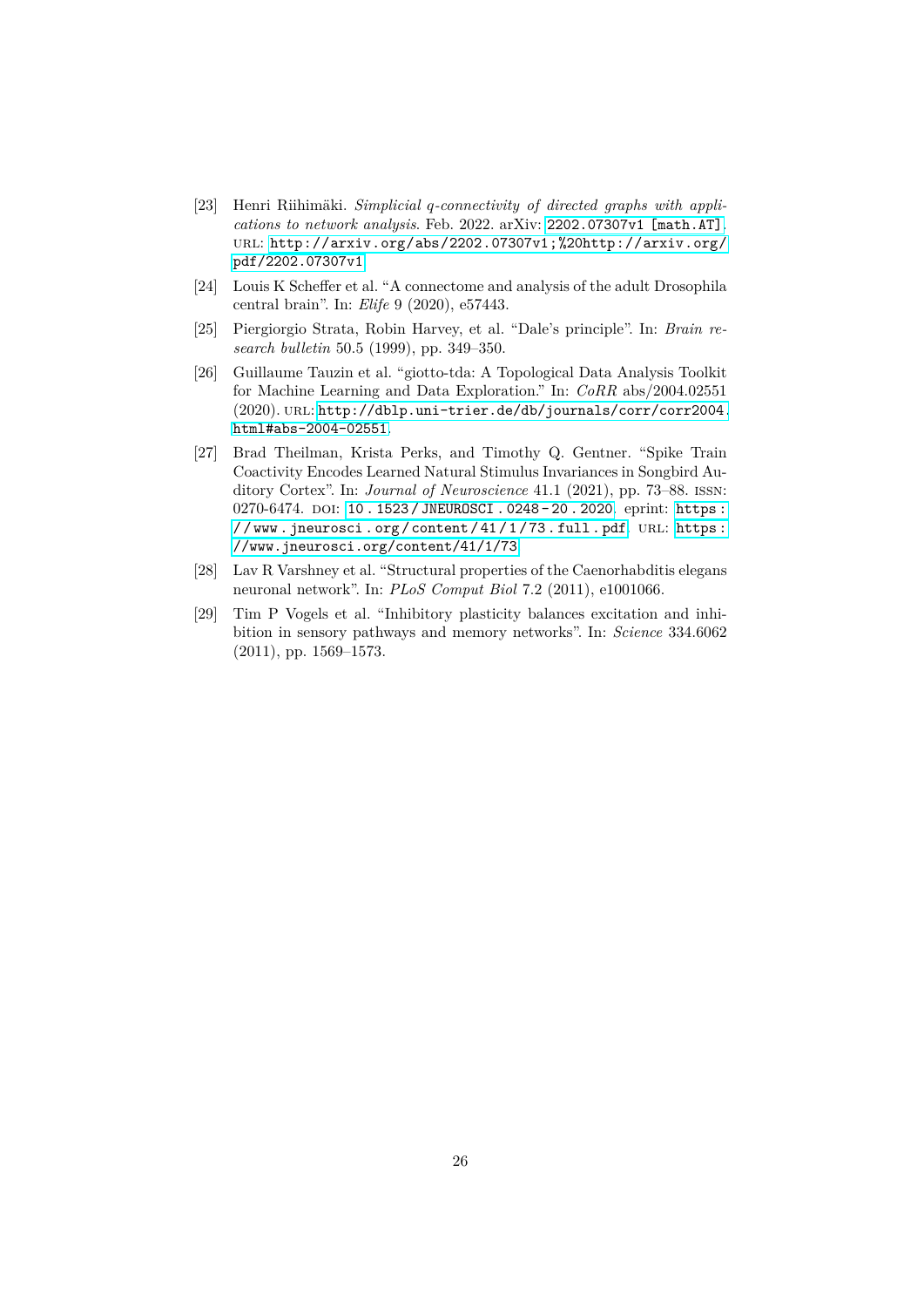# Simplex Closing Probabilities in Directed Graphs *Supplementary information*

Florian Unger, Jonathan Krebs, Michael G. Müller

April 29, 2022

# **Details to Hebbian learning simulations (Section 4.2.2)**

#### **Neuron model**

The network consisted of  $N = 1000$  leaky integrate-and-fire (LIF) neurons. Each neuron's membrane potential was updated according to

$$
\tau_{\rm m} \frac{du}{dt} = -\left(u - u_{\rm rest}\right) + R_{\rm m} \left(I_{\rm syn} + I_{\rm inh}\right) \tag{1}
$$

where  $\tau_m = R_m C_m$  is the membrane time constant (product of the membrane resistance  $R_m$  and the membrane capacitance  $C_m$ ),  $u_{\text{rest}} = -65 \text{ mV}$  is the resting potential,  $I_{syn}$  is the synaptic input current from other neurons, and  $I_{\text{inh}}$  is the inhibitory input current. The values of  $\tau_{\text{m}}$  were randomly drawn for each neuron from a Gaussian distribution with mean 15 ms and standard deviation 5 ms, clipped to the range [5 ms*,* 25 ms]. The values of *C*<sup>m</sup> were similarily drawn from a Gaussian distribution with mean 250 pF and standard deviation 50 pF, clipped to the range  $[50 \text{pF}, 450 \text{pF}]$ . At time  $t_0$  of the discrete-time simulation (using a time resolution of  $\Delta t$ ), a nonrefractory neuron created a spike with probability  $\rho(t_0)\Delta t$ , with

$$
\rho(t) = \frac{1}{\Delta t} \exp\left(\frac{u(t) - u_T}{T}\right) ,\qquad (2)
$$

where we used  $u_T = -55$  mV and  $T = 1$  mV. If a spike was generated, neurons' membrane potentials were reset to  $u_{\text{reset}} = -75 \,\text{mV}$  and they entered a refractory prediod (duration 3 ms) during which  $u(t)$  remained clamped to this value.

The inhibition was modeled in an abstract fashion and chosen to keep each neuron's firing rate in a reasonable range (similar to a homeostatic mechanism, but acting on a faster timescale). Each neuron's current rate was estimated by low-pass filtering its spikes (time constant: 500 ms), resulting in an instantaneous rate estimate *r*(*t*) for each neuron. The inhibitory current was set to  $I_{\text{inh}}(t) = -a_{\text{inh}}(r(t) - r_{\text{target}})$  with  $a_{\text{inh}} = 25 \text{ pA}$  and  $r_{\text{target}} = 10 \,\text{Hz}.$ 

The input current  $I_{syn}$  of each neuron was generated from incoming spikes via

$$
\tau_{\rm syn} \frac{dI_{\rm syn}}{dt} = -I_{\rm syn} + \sum_{j \in \rm PRE} w_j \,\delta\left(t - t_j^{(f)}\right) \,,\tag{3}
$$

where  $\tau_{syn} = 3$  ms is the synaptic time constant, and the sum runs over the set of presynaptic neurons *j* with spike times  $t_j^{(f)}$   $\forall f$  and synaptic weight  $w_j$ .

## **Synapse model**

Synaptic weights were sparsely initialized (see below) by drawing them from a lognormal distribution with mean and standard deviation of the underlying normal distribution set to 0 pA and 1 pA, respectively, and then clipping to the range  $[0 \text{ pA}, w_{\text{max}}]$  with  $w_{\text{max}} = 20 \text{ pA}$ . During the simulation, the weights were updated by a Hebbian rule, with each pairing of pre- and postsynaptic spikes with timing difference ∆*t* leading to a weight change of  $w \leftarrow w + \Delta w(\Delta t)$  with

$$
\Delta w(\Delta t) = \eta \exp\left(-|\Delta t|/\tau_{\text{Hebb}}\right) \tag{4}
$$

where we used  $\eta = 1 \text{ pA}$  and  $\tau_{\text{Hebb}} = 20 \text{ ms}$ . Additionally, each presynaptic spike led to a weight change of *w* ← *w* − *ηA*<sub>−</sub> with *A*<sub>−</sub> = 0.35. After each update, the weights were clipped to the range [0 pA,  $w_{\text{max}}$ ].

Synaptic delays randomly drawn from the range [1*,* 3] ms. Such a value was drawn each time a connection was generated (even if this connection had existed earlier with a different delay).